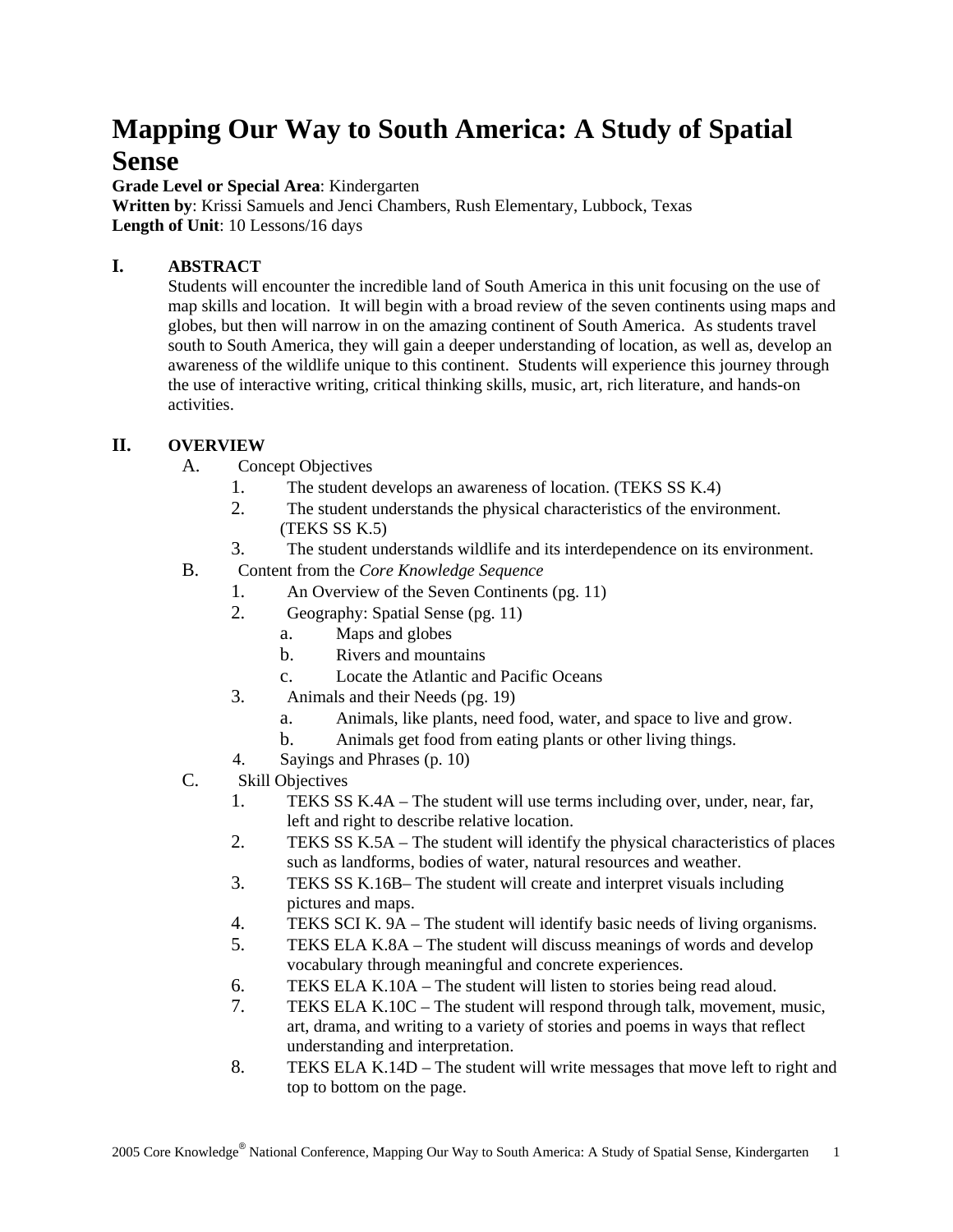- 9. TEKS ELA K.15B The student will write labels, notes, and captions for illustrations, possessions, charts and centers.
- 10. TEKS ELS K.15E The student will generate ideas before writing on an assigned task.

#### **III. BACKGROUND KNOWLEDGE**

- A. For Teachers
	- 1. Hirsch, Jr. E.D. *What Your Kindergartner Needs to Know*.
	- 2. Peterson, David. *A True Book: South America*.
	- 3. World Book Encyclopedia. *Rain Forest Animals.*
- B. For Students
	- 1. An Overview of the Seven Continents (pg. 11, Core Knowledge Sequence)
	- 2. Geography: Spatial Sense (pg. 11)
	- 3. Animals and their Needs (pg. 19)
	- 4. Sayings and Phrases (pg. 10)

#### **IV. RESOURCES**

- A. Bare, Colleen Stanley. *Love a Llama.*
- B. Bostock, Mike and Karen Wallace. *Imagine You are a Crocodile*.
- C. Feldman, Jean. *Sing to Learn with Dr. Jean*.
- D. Gilliland, Judith Heide. *River*.
- E. Hirsch, Jr. E.D. *Continents and Maps*.
- F. Leedy, Loreen. *Mapping Penny's World*.
- G. Ling, Mary. *Amazing Crocodiles and Reptiles*.
- H. Peterson, David. *A True Book: South America*.
- I. World Book Encyclopedia. *Rain Forest Animals*

#### **V. LESSONS**

#### **Lesson One: Overview of Maps, Globes, and the Seven Continents** (2 days)

- A. *Daily Objectives*
	- 1. Concept Objective(s)
		- a. The student develops an awareness of location. (TEKS SS K.4)
	- 2. Lesson Content
		- a. An Overview of the Seven Continents (pg. 11)
		- b. Geography: Spatial Sense (pg. 11)
			- Maps and globes
	- 3. Skill Objective(s)
		- a. TEKS SS K.4A The student will use terms including over, under, near, far, left and right to describe relative location.
		- b. TEKS SS K.16B– The student will create and interpret visuals including pictures and maps.
		- c. TEKS ELA K.10A The student will listen to stories being read aloud.
- B. *Materials*
	- 1. large class size world map
	- 2. globe
	- 3. teacher pointer
	- 4. *Sing to Learn with Dr. Jean* CD "Continents" (Track #12)
	- 5. 1 copy of "World Map Animal Pictures" for each child. (Appendix A-1)
	- 6. 1 copy of "Large World Map Animal Pictures" laminated (Appendix A-2)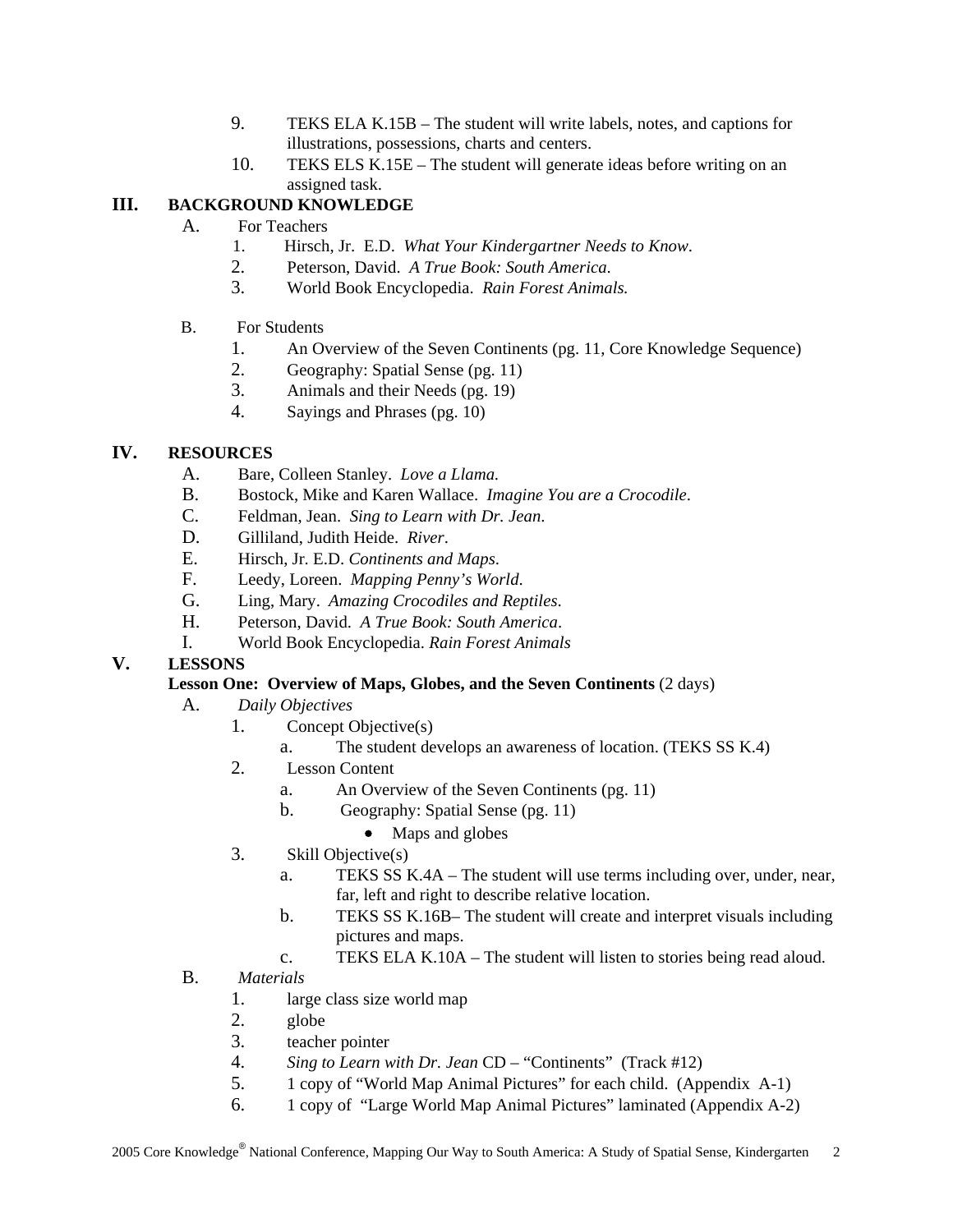- 7. tape
- 8. 1 copy of individual "World Map" blown up to 11 x 17 for each student (AppendixA-3)
- 9. *Continents and Maps* Big Book (Core Knowledge Series)
- 10. pencils
- 11. glue
- 12. scissors
- C. *Key Vocabulary*
	- 1. Continent A large piece of land that makes up the Earth: There are seven in our world.
- D. *Procedures/Activities*

#### **Day One**

- 1. Read the big book *Continents and Maps*.
- 2. As a whole group use teacher pointer to touch and say each of the seven continents, as a review. Ask for one volunteer to come up and show the class where we live. Then choose students to come up and be the "teacher" and touch and say each of the continents.
- 3. Compare and contrast orally the globe and the world map.
- 4. Play the song "Continents" (Track #12) from the Dr. Jean CD. Have students stand in a circle and pass the globe around as they sing to the song.

#### **Day Two**

- 1. As a whole group put up "Large World Map Animal Pictures" (Appendix A-2) on the class world map and have students tell their location using terms such as over, under, near, far, left and right to describe relative location of the pictures.
- 2. Then hand out individual "World Map" (Appendix A-3) and "World Map Animal Pictures" (Appendix A-1) to each student. Give oral directions on where to place each animal on their map. For example, "Place the kangaroo over Australia." Continue until all pictures have been placed.
- E. *Assessment/Evaluation*
	- 1. Check individual "World Map" for understanding of the terms over, under, near, far, left and right.

#### **Lesson Two: Introducing the Compass Rose** (2 days)

- A. *Daily Objectives*
	- 1. Concept Objective(s)
		- a. The student develops an awareness of location. (TEKS SS K.4)
	- 2. Lesson Content
		- a. Geography: Spatial Sense (pg. 11)
			- Maps and globes
		- b. An Overview of the Seven Continents (pg. 11)
	- 3. Skill Objective(s)
		- a. TEKS SS K.4A The student will use terms including over, under, near, far, left and right to describe relative location.
		- b. TEKS SS K.16B– The student will create and interpret visuals including pictures and maps.
		- c. TEKS ELA K.8A The student will discuss meanings of words and develop vocabulary through meaningful and concrete experiences.
		- d. TEKS ELA K.15B The student will write labels, notes, and captions for illustrations, possessions, charts and centers.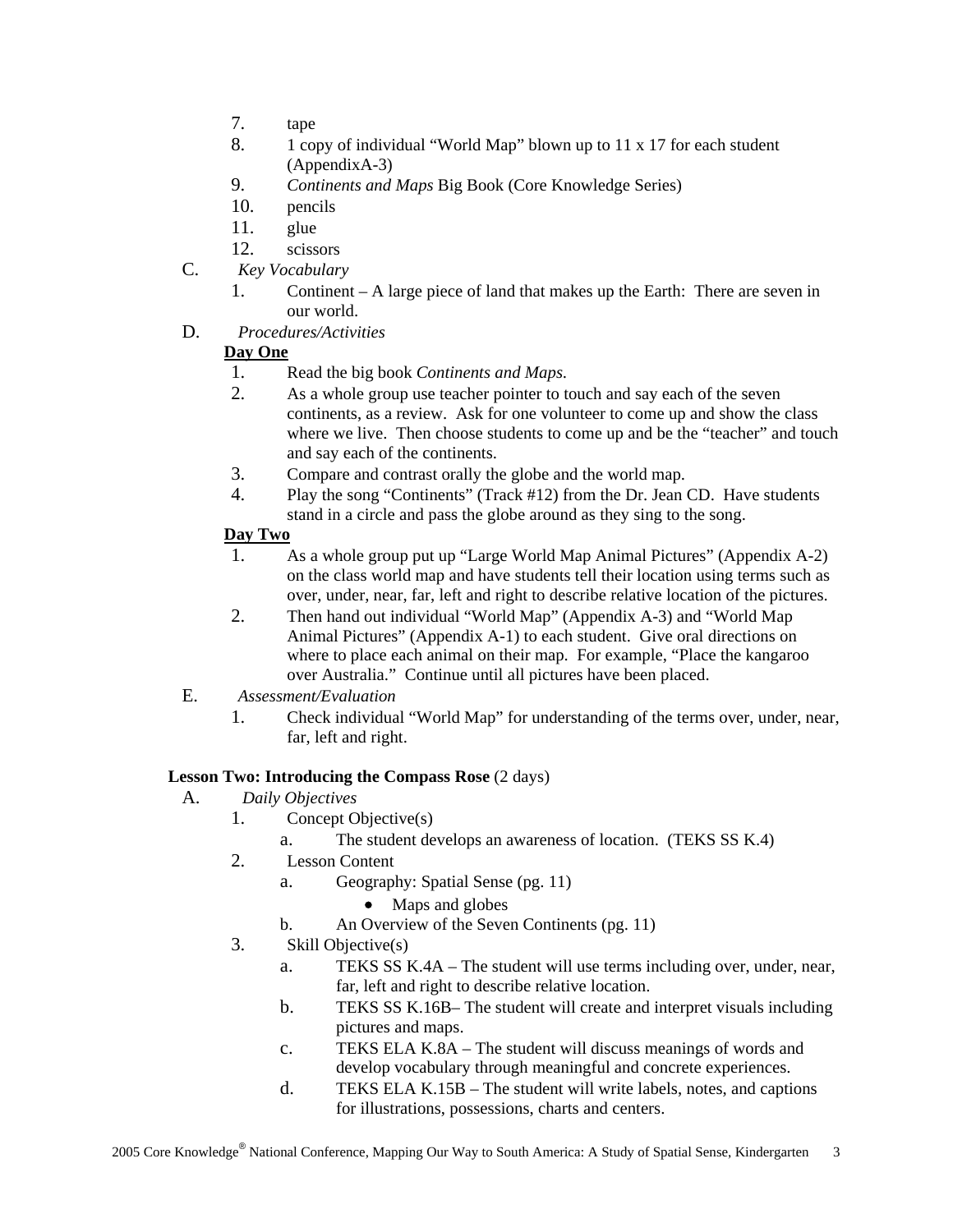#### B. *Materials*

- 1. pencil
- 2. 1 copy of "Name That Direction" worksheet for each child (Appendix B-1 )
- 3. transparency of the "Name That Direction" worksheet
- 4. overhead
- 5. vis-à-vis marker
- 6. large class size world map
- 7. chart paper
- 8. sentence strips
- 9. markers
- 10. correction tape
- *11. Mapping Penny's World*
- 12. picture of the "Compass Rose" (Appendix B-2)
- 13. "North, South, East, West labels" (Appendix B-3)
- 14. compass
- C. *Key Vocabulary*
	- 1. compass rose a tool on a map or globe that shows directions, North, South, East, and West
	- 2. compass a tool with a magnetized needle that always points to the north
- D. *Procedures/Activities*

#### **Day One**

- 1. Read the story, *Mapping Penny's World*. Discuss the directions used in the story, North, South, East, and West. Discuss with the children that North is usually on the top, South is usually on the bottom, East is usually to the right, and West is usually on the left on a map. Give students a catchy phrase to remember directions (i.e. "Never Eat Shredded Wheat" or "Never Eat Soggy Worms", etc.)
- 2. Introduce and show them the picture of the "Compass Rose." (Appendix B-2) Have students locate a compass rose on both a globe and the large class map. Explain that the compass rose is found on all types of maps.
- 3. On large chart paper, brainstorm when and why we need directions.

#### **Day Two**

- 1. Take a short trip outside (this is best to do first thing in the morning.) Gather the students together and have them look in the general direction of where the sun is at this moment. Talk about how the sun has just risen in the east and will later set in the west. Have students lift both arms up to make a "T." Turn slowly until their right arm is facing the direction where the sun comes up and their left arm is facing where the sun sets. Discuss with the students how their right hand is pointing to the east, their left hand is pointing to the west. Ask them "Which direction is your nose pointing?" Explain that their nose is facing north and behind them is south.
- 2. Choose one student to act as a compass rose. They must remain still, so that everyone may see them as a reference for directions. Choose four more students to each take a direction label (Appendix B-3). Have the class work together to determine where the four children should go to label their direction.
- 3. Using the compass, the class will check to see if the directions are correct. Mention to students that even though they may move to a different place, directions never change. Demonstrate this with a child.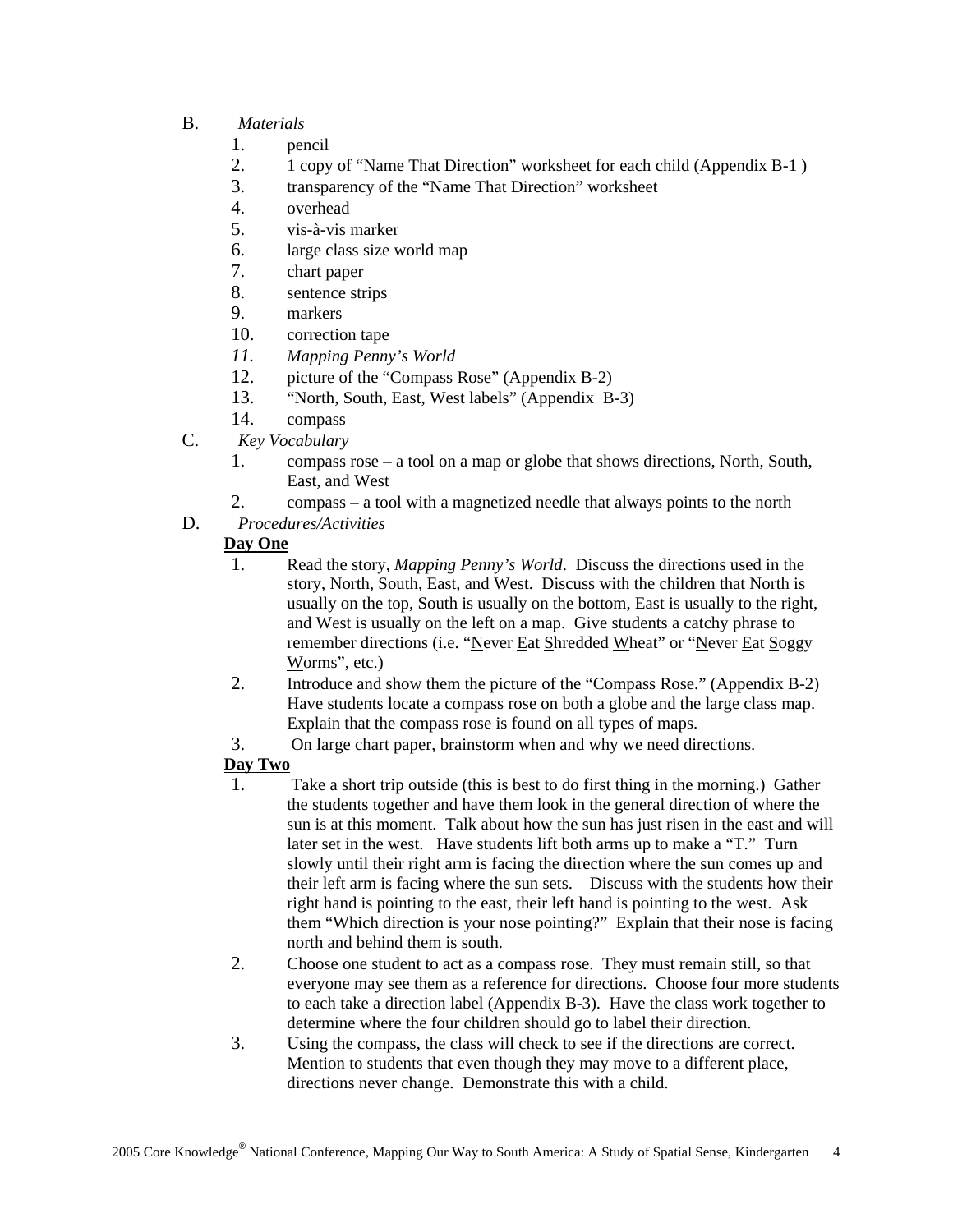- 4. **Back in the classroom:** Using interactive writing, have the students write the direction words on sentence strips. Then as a class, tape the labels in their appropriate places in the classroom.
- 5. Hand out "Name That Direction" (Appendix B-1) worksheets. Students will complete it at their desks, while the teacher models it on the overhead.
- 6. When worksheet is completed bring students together to regroup. Have a volunteer find where we live on the world map. The teacher will then direct the student to travel south using their finger. When the student arrives on South America have them stop and the teacher will ask students "What continent is this?" Give a quick preview about the continent we will be exploring in the coming days.
- E. *Assessment/Evaluation*
	- 1. Check "Name That Direction" worksheet for understanding.

#### **Lesson Three: A Closer Look at South America**

- A. *Daily Objectives*
	- 1. Concept Objective(s)
		- a. The student develops an awareness of location. (TEKS SS K.4)
		- b. The student understands the physical characteristics of the environment. (TEKS SS K.5)
	- 2. Lesson Content
		- a. An Overview of the Seven Continents (pg. 11)
		- b. Geography: Spatial Sense (pg. 11)
			- Maps and globes
			- Rivers and mountains
	- 3. Skill Objective(s)
		- a. TEKS SS K.5A The student will identify the physical characteristics of places such as landforms, bodies of water, natural resources and weather.
		- b. TEKS ELA K.10A The student will listen to stories being read aloud.
		- c. TEKS ELA K.10C The student will respond through talk, movement, music, art, drama, and writing to a variety of stories and poems in ways that reflect understanding and interpretation.
		- d. TEKS ELA K.15B The student will write labels, notes, and captions for illustrations, possessions, charts and centers.
		- e. TEKS ELS K.15E The student will generate ideas before writing on an assigned task.
- B. *Materials*
	- 1. large class size world map
	- 2. globe
	- 3. star sticker
	- 4. chart paper
	- *5. A True Book of South America*
	- 6. marker
	- 7. lined writing paper (Top half for illustrations and bottom for writing)
	- 8. transparency of lined writing paper
	- 9. overhead
	- 10. vis-à-vis marker
- C. *Key Vocabulary*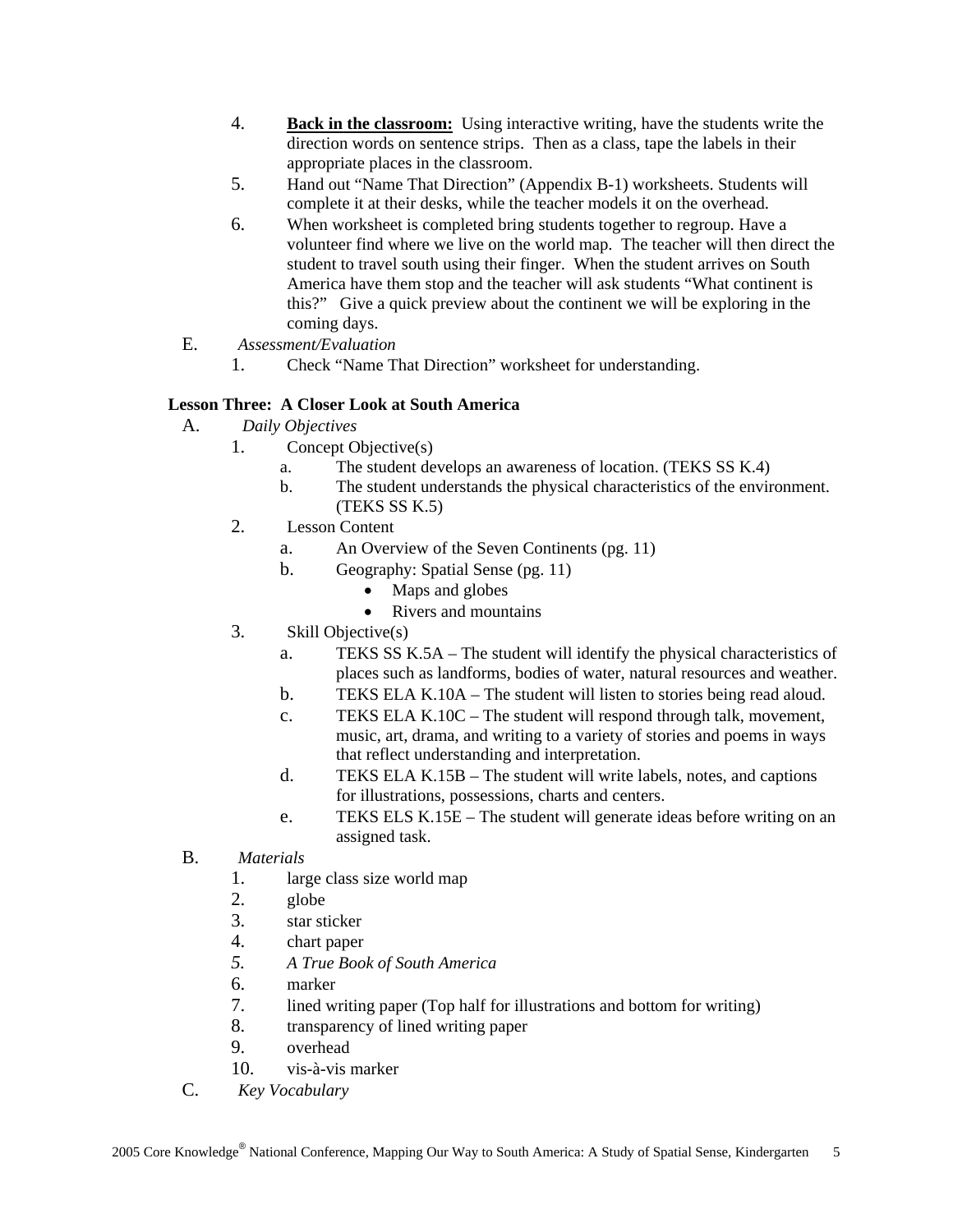- 1. river a thin flow of water that travels across land until it reaches the sea or other area of water
- 2. mountain a high and usually rocky area of land with steep sides
- 3. rain forest an area of land with many trees and animals where the weather is warm and rainy.
- D. *Procedures/Activities*
	- 1. Review and point out on the map and globe where South America is located. Label South America on the large class map by placing a star sticker on it.
	- 2. Using chart paper, create a fluency list titled "Everything We Know About South America."
	- 3. Read *A True Book of South America.*
	- 4. Add any new learned facts or ideas to the fluency list.
	- 5. Pass out writing paper. As a class, discuss which sentences the students would like to write about South America. Compile 2-3 sentences to use. The teacher will write the sentences on the overhead as the students write them at their seats. As sentences are being written discuss the appropriate spelling and grammar rules. When writing is complete have students illustrate their sentences with detail at the top of their paper. Save students' writing for later use.
- E. *Assessment/Evaluation*
	- 1. Informal assessment observation of students' participation during fluency activity.

#### Lesson Four: Understanding Symbols on a Map  $(3 \text{ days})$

- A. *Daily Objectives*
	- 1. Concept Objective(s)
		- a. The student develops an awareness of location. (TEKS SS K.4)
		- b. The student understands the physical characteristics of the environment. (TEKS SS K.5)
	- 2. Lesson Content
		- a. An Overview of the Seven Continents (pg. 11)
		- b. Geography: Spatial Sense (pg. 11)
			- Maps and globes
			- Rivers and mountains
			- Locate the Atlantic and Pacific Oceans
	- 3. Skill Objective(s)
		- a. TEKS SS K.5A The student will identify the physical characteristics of places such as landforms, bodies of water, natural resources and weather.
		- b. TEKS SS K.16B– The student will create and interpret visuals including pictures and maps.
		- c. TEKS ELA K.8A The student will discuss meanings of words and develop vocabulary through meaningful and concrete experiences.
		- d. TEKS ELA K.15B The student will write labels, notes, and captions for illustrations, possessions, charts and centers.
- B. *Materials*
	- 1. large class size world map
	- 2. large blown up South American map (traced on white butcher paper) (Appendix C-1)
	- 3. blue butcher paper (for background of South American map to represent surrounding oceans)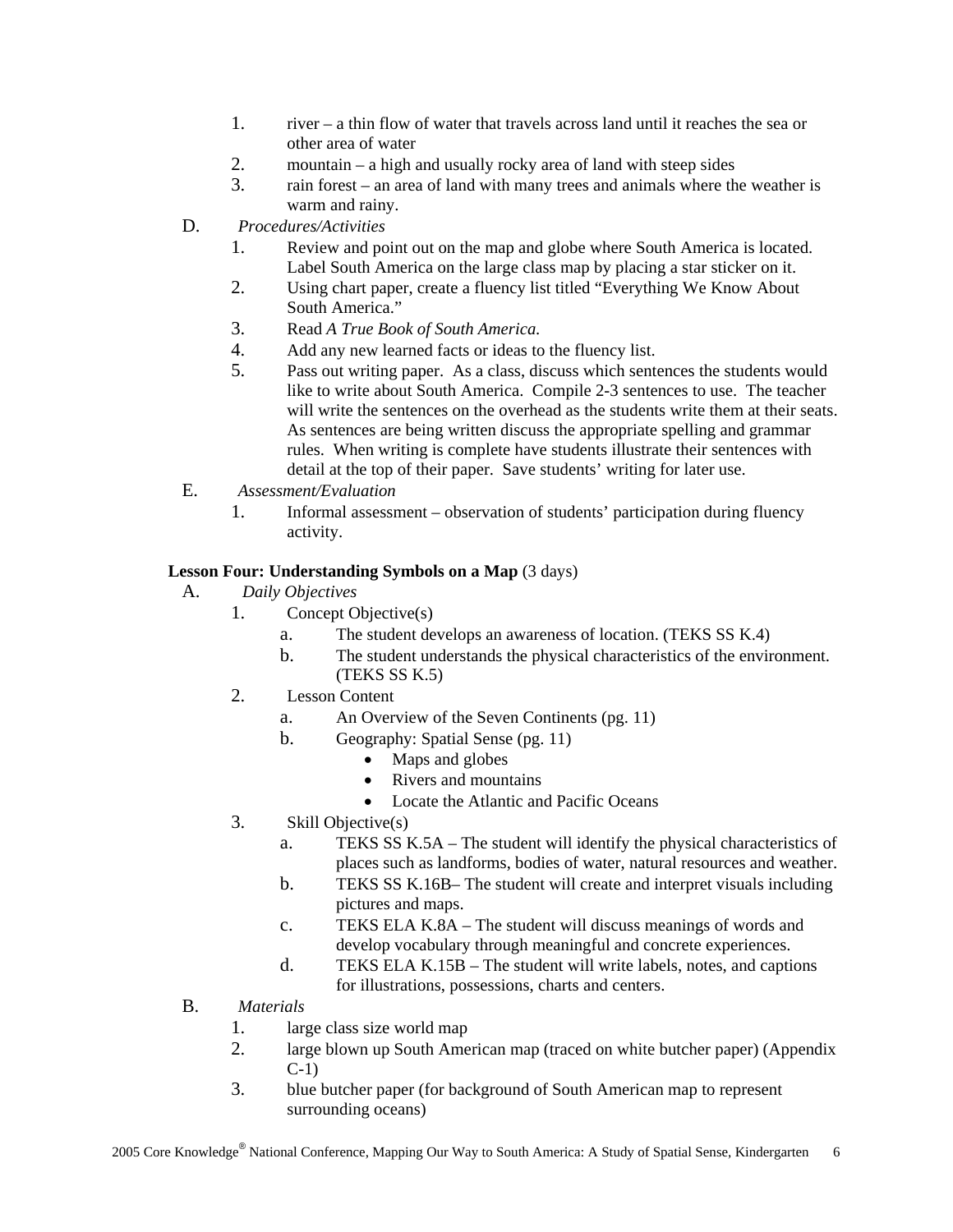- 4. markers (brown, blue, green)
- 5. correction tape
- 6. sentence strips
- 7. tape
- 8. *Sing to Learn with Dr. Jean* "Oceans" (Track #13)
- 9. precut large brown triangles  $(10-15)$  to represent the Andes mountains
- 10. precut blue river to represent the Amazon river
- 11. large green oval to represent Amazon rain forest
- 12. 2x2 squares of green tissue paper
- 13. student map key (Appendix C-2 )
- 14. crayons (brown and blue)
- 15. glue
- 16. pencil
- 17. "Do You Know the Parts of South America?" song (Appendix C-3)
- 18. 8 ½ x 11 white piece of paper
- 19. 12x18 white piece of construction paper
- C. *Key Vocabulary*
	- 1. key a list of symbols on a map
	- 2. symbols small pictures that represent big things
- D. *Procedures/Activities*

#### **Day One**

- 1. Look at the large South American map (Appendix C-1). Ask students "What continent is this?" Have a student write **South America** on a sentence strip, correcting with correction tape if necessary. Tape the label up above the large map.
- 2. On white  $8\frac{1}{2}$  x11 paper, teacher will draw a large compass rose. Students may label the directions, using N,S,E,W. Tape up the label next to the map.
- 3. Review and point out the oceans surrounding South America (Atlantic and Pacific Oceans).
- 4. Play "Oceans" (Track #13) on the Dr. Jean CD. Students will listen and sing along as the teacher points to the oceans.
- 5. Choose two students to write each ocean name on a sentence strip. Tape the label up in the appropriate place on the map.

#### **Day Two**

- 1. Show students the mountain, river, and rain forest symbols (brown triangles, blue river, and green oval). Explain that these symbols are a part of our map. Teacher asks "What do you think these symbols represent?"
- 2. After a decision, look at the large world map to determine the location of each of the three landmarks in South America. Have students tell the teacher, using directions, where on our own South America map we need to place these 3 landmarks. Tape them in their appropriate places.
- 3. Teach children the song, "Do You Know the Parts of South America?"

#### **Day Three**

- 1. Explain to students that others who are not in our classroom may not know what our symbols represent. Students may orally brainstorm ideas on how to help others understand our symbols.
- 2. Direct discussion towards the idea of creating a key. Discuss the vocabulary definition of a key and its importance on a map.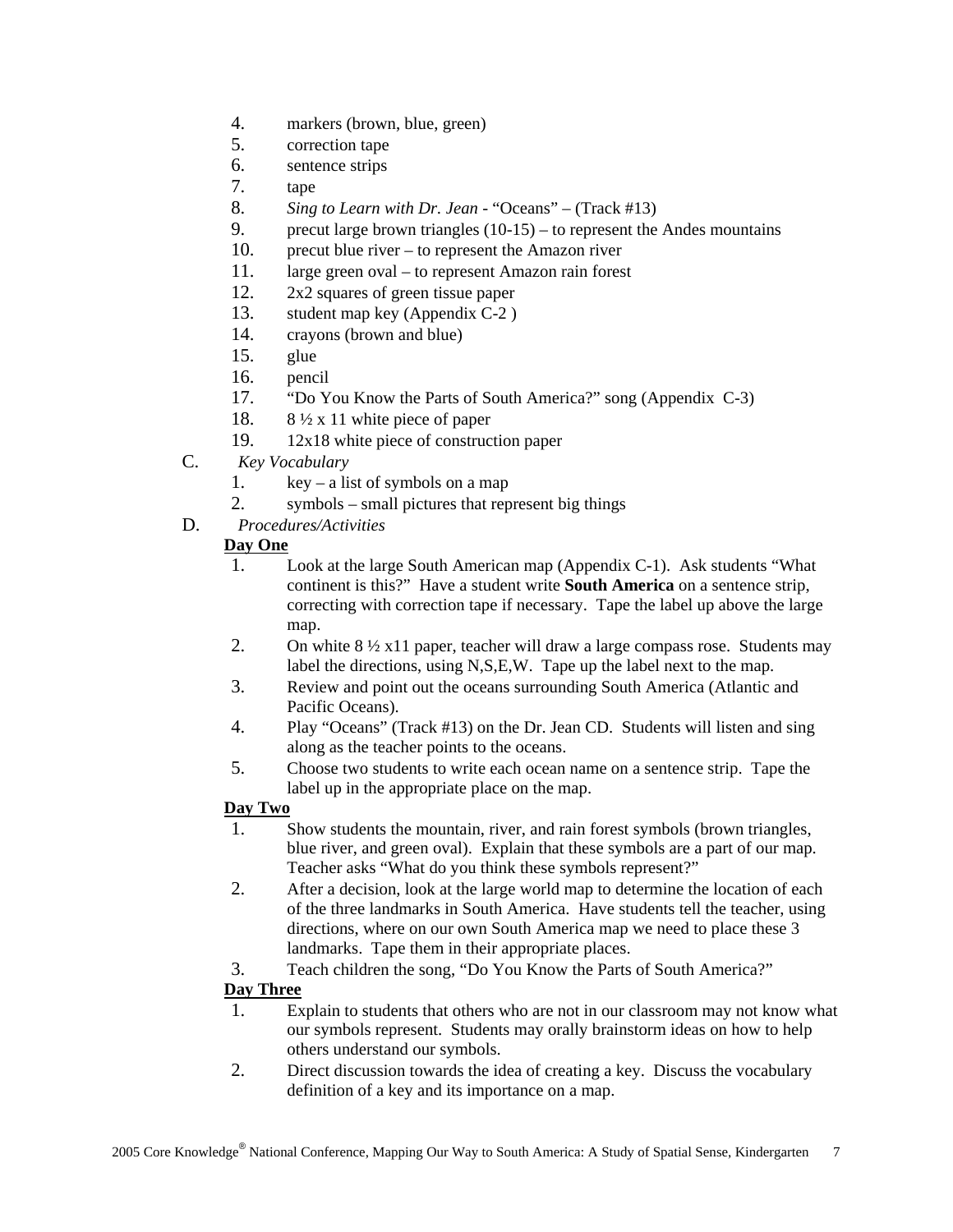- 3. Using the 12x18 white construction paper, the teacher will draw and label the three symbols on the key. Tape up the key next to the South American map.
- 4. Hand out student map key (Appendix C-2) and have the students draw the 3 landforms. For the Andes Mountains, students will draw a brown triangle. For the Amazon River, draw a blue squiggly line. For the Amazon rain forest, wrap a piece of green tissue paper around the eraser of a pencil, dip it in glue and glue down. Then fill in the blanks to label each landform.
- 5. Collect and save the key for tomorrow's lesson.
- E. *Assessment/Evaluation*
	- 1. Check the key for understanding.

#### **Lesson Five: Practicing Map Skills**

- A. *Daily Objectives*
	- 1. Concept Objective(s)
		- a. The student develops an awareness of location. (TEKS SS K.4)
		- b. The student understands the physical characteristics of the environment. (TEKS SS K.5)
	- 2. Lesson Content
		- a. An Overview of the Seven Continents (pg. 11)
		- b. Geography: Spatial Sense (pg. 11)
			- Maps and globes
			- Rivers and mountains
			- Locate the Atlantic and Pacific Oceans
	- 3. Skill Objective(s)
		- a. TEKS SS K.5A The student will identify the physical characteristics of places such as landforms, bodies of water, natural resources and weather.
		- b. TEKS SS K.16B– The student will create and interpret visuals including pictures and maps.
		- c. TEKS ELA K.10A The student will listen to stories being read aloud.
		- d. TEKS ELA K.15B The student will write labels, notes, and captions for illustrations, possessions, charts and centers.
- B. *Materials*
	- 1. large South American map-from previous lesson ( with map key)
	- 2. teacher pointer
	- 3. individual student maps of South America-run on 11 x 17 light blue construction paper (Appendix C-1 )
	- 4. transparency of South American map
	- 5. overhead
	- 6. vis-à-vis marker
	- 7. student map keys from previous lesson
	- 8. pencil
	- 9. crayons (yellow, brown, and blue)
	- 10. 2 x 2 green tissue paper squares-15 per child
	- 11. glue
- C. *Key Vocabulary*
	- 1. Review definitions of mountains, river, and rain forest from lesson three.
- D. *Procedures/Activities*
	- 1. To begin the lesson, choose a student to be the "teacher" and review the labels on the large South American map.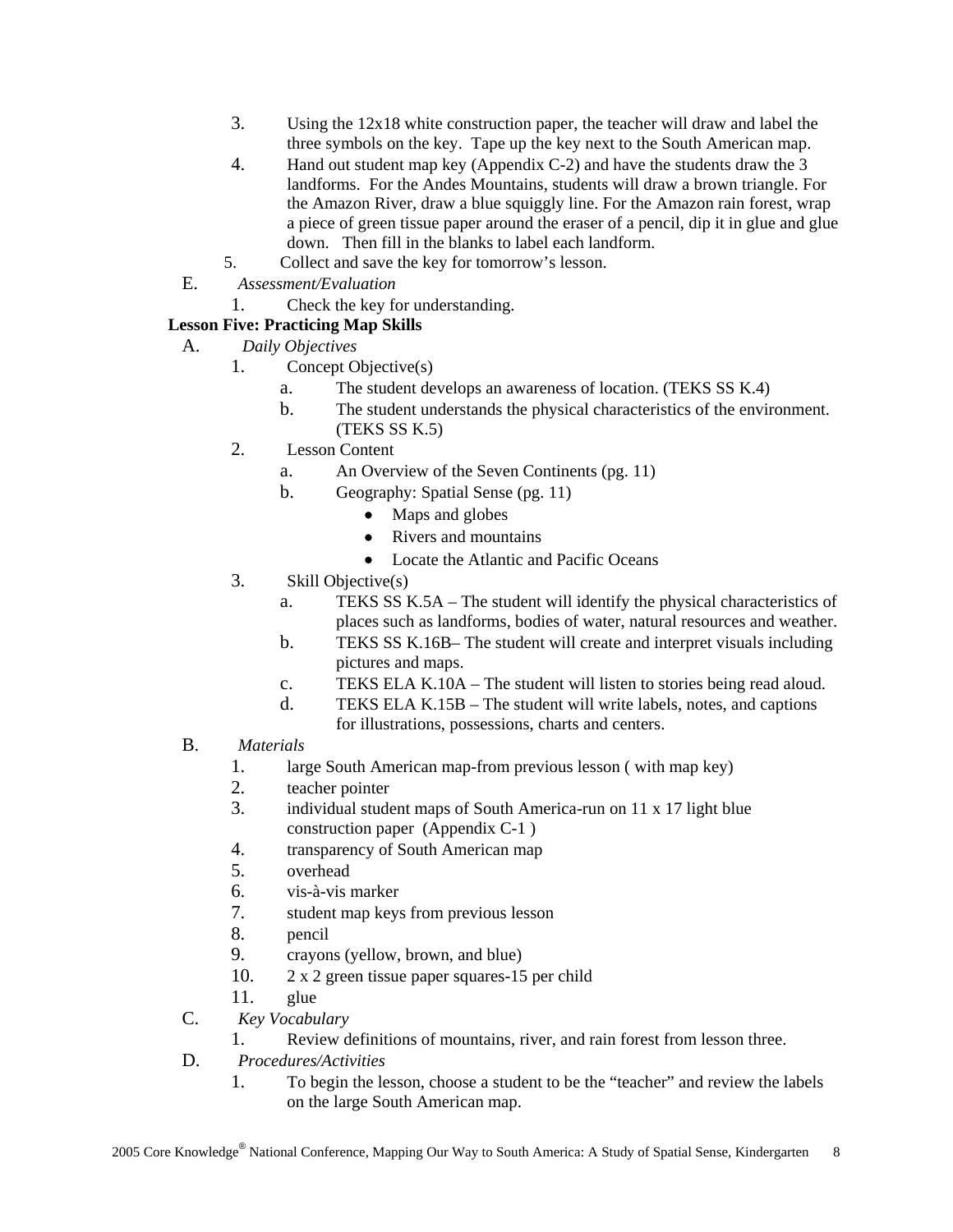- 2. Hand out individual student maps of South America (Appendix C-1) and map keys from previous lesson.
- 3. Label the continent and the oceans on the individual maps. The teacher will label these on the overhead as the students write them at their seats.
- 4. Have students glue their keys on the map.
- 5. Then students will draw their symbols (Andes Mountain, Amazon River) on the map to match their key. Have students glue a circular area of tissue paper to represent the rain forest.
- 6. Students will then color the remainder of the continent yellow.
- E. *Assessment/Evaluation*
	- 1. Check South American maps for understanding of concepts taught.

#### **Lesson Six: A Closer Look at the Andes Mountains** (2 days)

- A. *Daily Objectives*
	- 1. Concept Objective(s)
		- a. The student develops an awareness of location. (TEKS SS K.4)
		- b. The student understands the physical characteristics of the environment. (TEKS SS K.5)
		- c. The student understands wildlife and its interdependence on its environment.
	- 2. Lesson Content
		- a. An Overview of the Seven Continents (pg. 11)
		- b. Geography: Spatial Sense (pg. 11)
			- Maps and globes
			- Rivers and mountains
			- Locate the Atlantic and Pacific Oceans
		- c. Animals and their Needs (pg. 19)
			- Animals, like plants, need food, water, and space to live and grow.
			- Animals get food from eating plants or other living things.
	- 3. Skill Objective(s)
		- a. TEKS SS K.4A The student will use terms including over, under, near, far, left and right to describe relative location.
		- b. TEKS SS K.5A The student will identify the physical characteristics of places such as landforms, bodies of water, natural resources and weather.
		- c. TEKS SCI K. 9A The student will identify basic needs of living organisms.
		- d. TEKS ELA K.10A The student will listen to stories being read aloud.
		- e. TEKS ELA K.14D The student will write messages that move left to right and top to bottom on the page.
		- f. TEKS ELA K.15B The student will write labels, notes, and captions for illustrations, possessions, charts and centers.
		- g. TEKS ELS K.15E The student will generate ideas before writing on an assigned task.
- B. *Materials*
	- 1. lined writing paper (Top half for illustrations and bottom for writing)
	- 2. transparency of lined writing paper
	- 3. overhead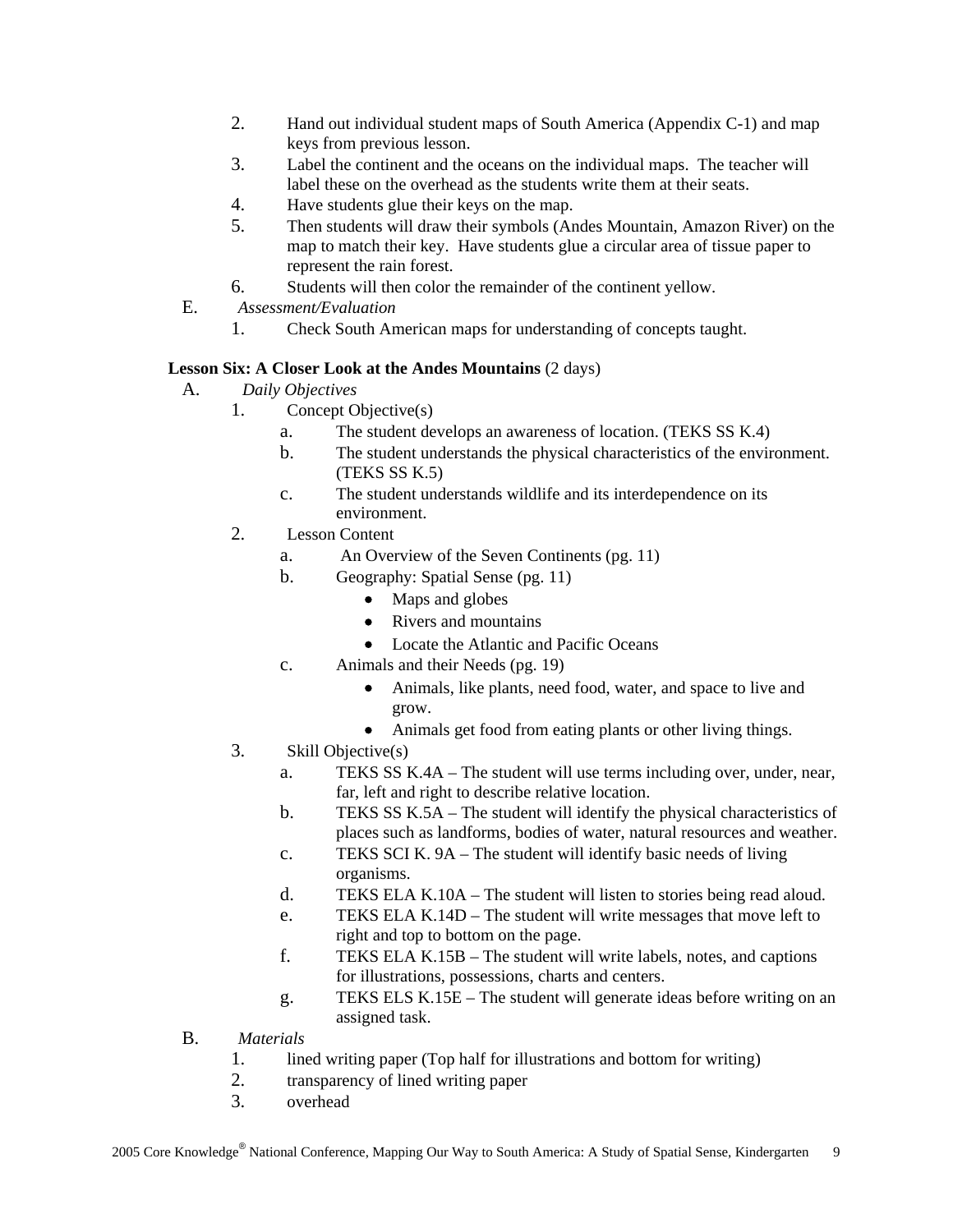- 4. vis-à-vis marker
- 5. jot chart (Appendix D-1) Use this example to make a larger chart of your own.
- 6. markers
- *7. Love a Llama*
- 8. "Llama" picture-this visual will need to be made and cut out before you begin the lesson. Make a transparency of the llama picture, blow up on the overhead and trace it on large white butcher paper (Appendix D-2)
- 9. hall decorations: cut 10-15 large triangles out of brown butcher paper to represent the Andes Mountains

10. tape

- C. *Key Vocabulary*
	- 1. Llama- a furry South American animal with a long neck: it is a relative of the camel.
	- 2. Herbivore-An animal that eats mostly grass and plants.
	- 3. Carnivore-An animal that eats other animals.
- D. *Procedures/Activities*

#### **Day One**

- 1. Choose a student to be the "teacher" and have them find and describe the location of the Andes Mountain.
- 2. Read *Love a Llama*.
- 3. As a class, discuss and fill in the information learned from the book about the llama on the jot chart. (Appendix D-1)
- 4. Pass out writing paper. As a class, discuss which sentences they would like to write about the Andes Mountains and the llama. Compile 2-3 sentences to use. The teacher will write the sentences on the overhead as the students write them at their seats. As sentences are being written discuss the appropriate spelling and grammar rules. When writing is complete have students illustrate their sentences with detail at the top of their paper. Save students' writing for later use when making their South American books.

#### **Day Two**

- 1. "Llama" picture -this visual will need to be made and cut out before you begin the lesson. Make a transparency of the llama picture, blow up on the overhead and trace it on large white butcher paper. (Appendix D-2)
- 2. Place large butcher paper "Llama" on the floor with several markers.
- 3. Students will be labeling the llama with markers. The teacher will label each body part once as a reference for the students: leg, hoof, body, head, neck, ear, mouth, nose, eye, and tail. Allow students to continue writing the labels over and over until the llama is covered in labeling.
- 4. Take your large brown triangles and place them in the hallway to represent the Andes Mountains. Put up completed llama in the hall next to the triangles.
- E. *Assessment/Evaluation*
	- 1. Informal assessment observation of students' participation during jot chart activity.

#### **Lesson Seven: A Closer Look at the Amazon River (2 days)**

- A. *Daily Objectives*
	- 1. Concept Objective(s)
		- a. The student develops an awareness of location. (TEKS SS K.4)
		- b. The student understands the physical characteristics of the environment.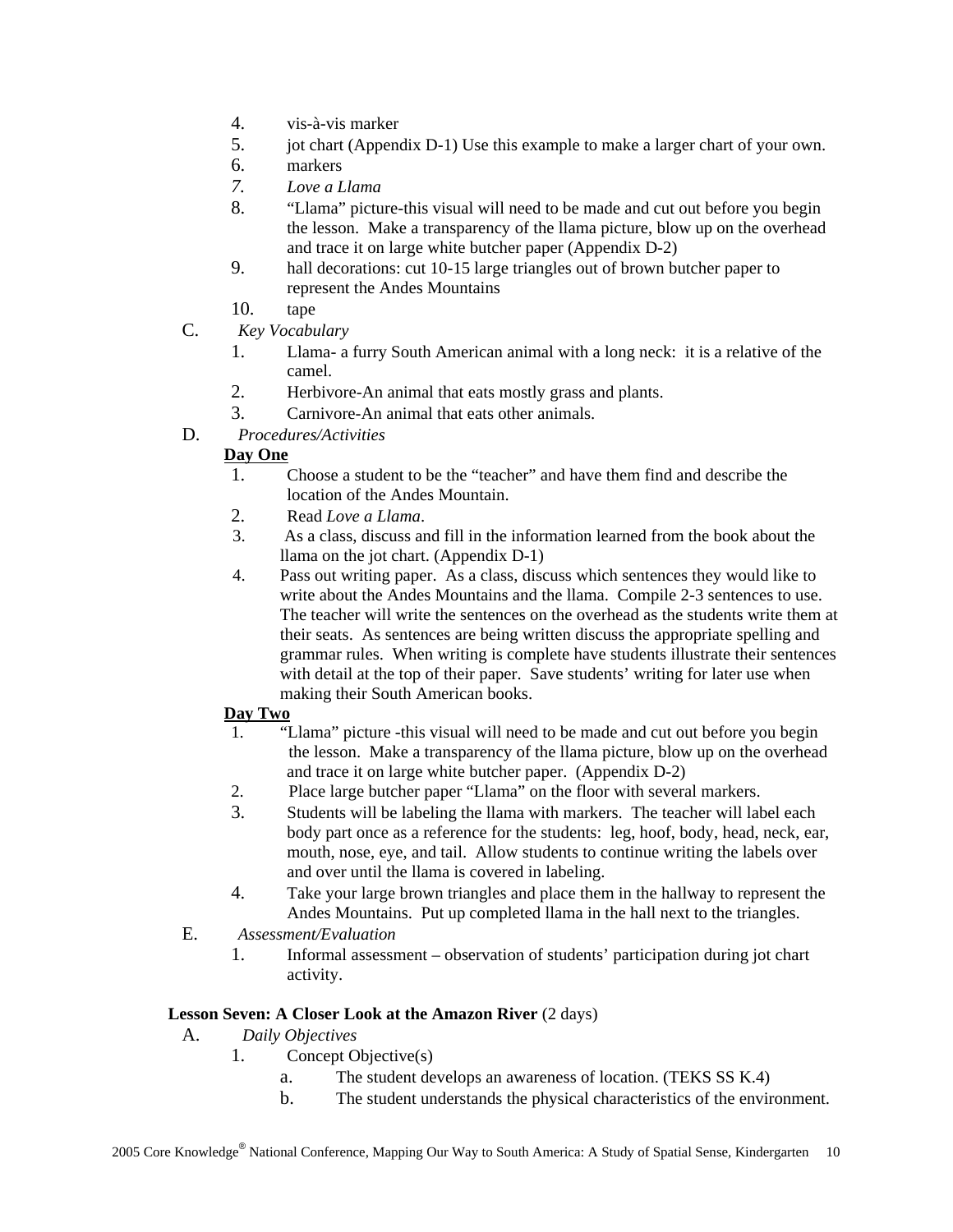(TEKS SS K.5)

- c. The student understands wildlife and its interdependence on its environment.
- 2. Lesson Content
	- a. An Overview of the Seven Continents (pg. 11)
	- b. Geography: Spatial Sense (pg. 11)
		- Maps and globes
		- Rivers and mountains
		- Locate the Atlantic and Pacific Oceans
	- c. Animals and their Needs (pg. 19)
		- Animals, like plants, need food, water, and space to live and grow.
		- Animals get food from eating plants or other living things.
- 3. Skill Objective(s)
	- a. TEKS SS K.4A The student will use terms including over, under, near, far, left and right to describe relative location.
	- b. TEKS SS K.5A The student will identify the physical characteristics of places such as landforms, bodies of water, natural resources and weather.
	- c. TEKS SCI K. 9A The student will identify basic needs of living organisms.
	- d. TEKS ELA K.10A The student will listen to stories being read aloud.
	- e. TEKS ELA K.14D The student will write messages that move left to right and top to bottom on the page.
	- f. TEKS ELA K.15B The student will write labels, notes, and captions for illustrations, possessions, charts and centers.
	- g. TEKS ELS K.15E The student will generate ideas before writing on an assigned task.

#### B. *Materials*

- 1. lined writing paper (Top half for illustrations and bottom for writing)
- 2. transparency of lined writing paper
- 3. overhead
- 4. vis-à-vis marker
- 5. jot chart (Appendix D-1) Add to the same jot chart from previous lesson.
- 6. marker
- *7. River*
- *8. Imagine You Are a Crocodile*
- 9. "Crocodile Paper" enlarge and run on 12 x 18 green construction paper (Appendix E-1)
- 10. egg cartons (each student will need a 2 x 3 section of a carton)
- 11. stapler
- 12. scissors
- 13. green paint
- 14. paint brushes
- 15. paint pans
- 16. wiggle eyes
- 17. glue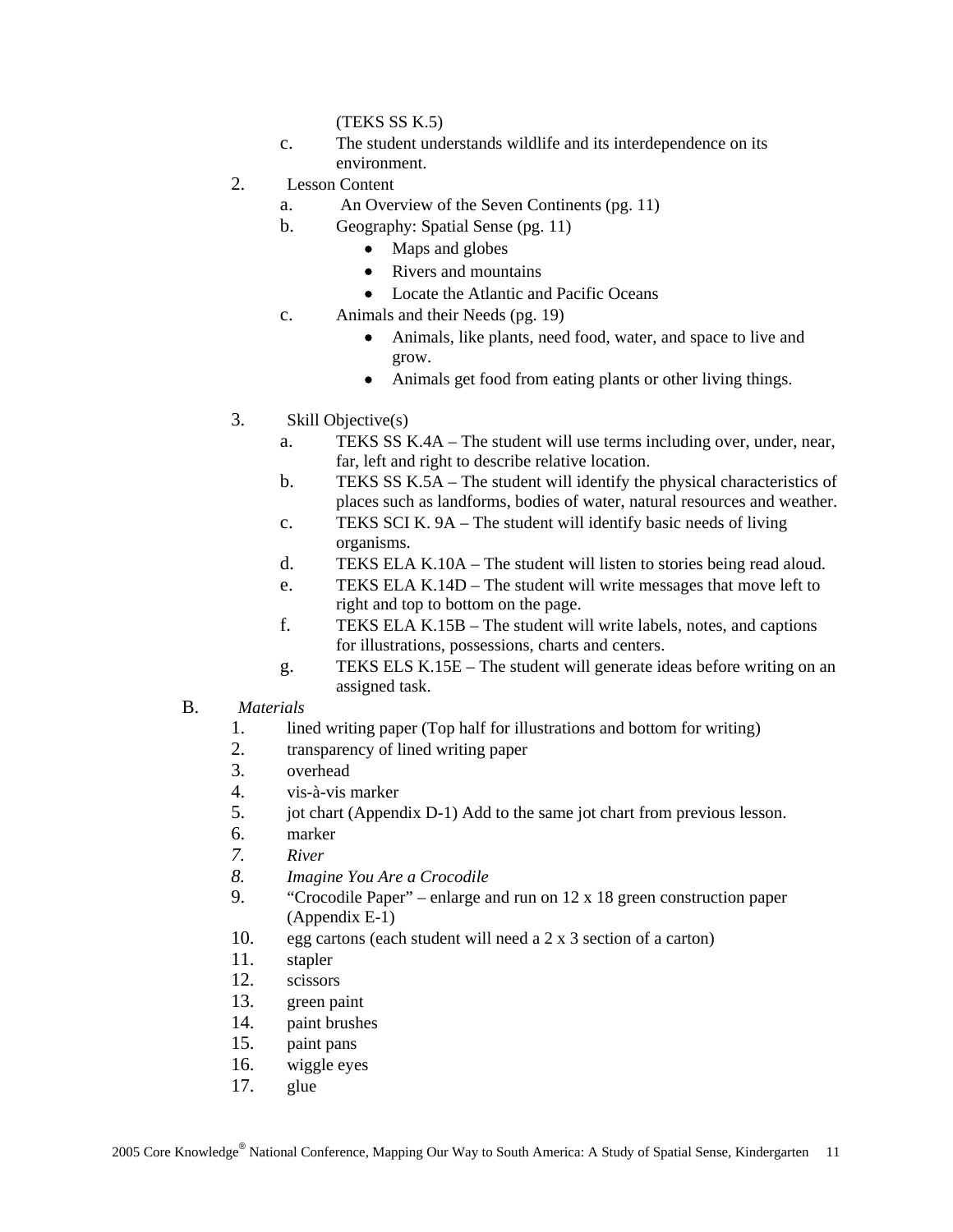- 18. hall decorations: cut a long winding river out of blue butcher paper to represent the Amazon River.
- 19. tape
- C. *Key Vocabulary*
	- 1. Crocodile-an animal that likes to swim in the swamps of the rain forest.
	- 2. Review herbivore and carnivore.
- D. *Procedures/Activities*

#### **Day One**

- 1. Choose a student to be the "teacher" and have them find and describe the location of the Amazon River.
- 2. Read the book *Imagine You Are a Crocodile.*
- 3. As a class, discuss and fill in the information learned from the book about the crocodile on the jot chart.
- 4. Hand out the "Crocodile Paper" (Appendix E-1) and half of an egg carton for each student.
- 5. Have the students cut out the crocodile and the teacher will then staple the egg carton to its back. Then the students can glue wiggle eyes on the crocodile.
- 6. Pass out paintbrushes and green paint in paint pans. Students will paint the crocodile back.
- 7. Take your long winding river and place it in the hallway to represent the Amazon River. Put up completed crocodiles in the hall along the river.

#### **Day Two**

- 1. Read the book *River*.
- 2. Pass out writing paper. As a class, discuss which sentences the students would like to write about the Amazon River and the crocodile. Compile 2-3 sentences to use. The teacher will write the sentences on the overhead as the students write them at their seats. As sentences are being written discuss the appropriate spelling and grammar rules. When writing is complete have students illustrate their sentences with detail at the top of their paper. Save students' writing for later use when making their South American books.
- E. *Assessment/Evaluation*
	- 1. Informal assessment observation of students' participation during jot chart activity.

#### **Lesson Eight: A Closer Look at the Rain Forest (2 days)**

- A. *Daily Objectives*
	- 1. Concept Objective(s)
		- a. The student develops an awareness of location. (TEKS SS K.4)
		- b. The student understands the physical characteristics of the environment. (TEKS SS K.5)
		- c. The student understands wildlife and its interdependence on its environment.
	- 2. Lesson Content
		- a. An Overview of the Seven Continents (pg. 11)
		- b. Geography: Spatial Sense (pg. 11)
			- Maps and globes
			- Rivers and mountains
		- c. Animals and their Needs (pg. 19)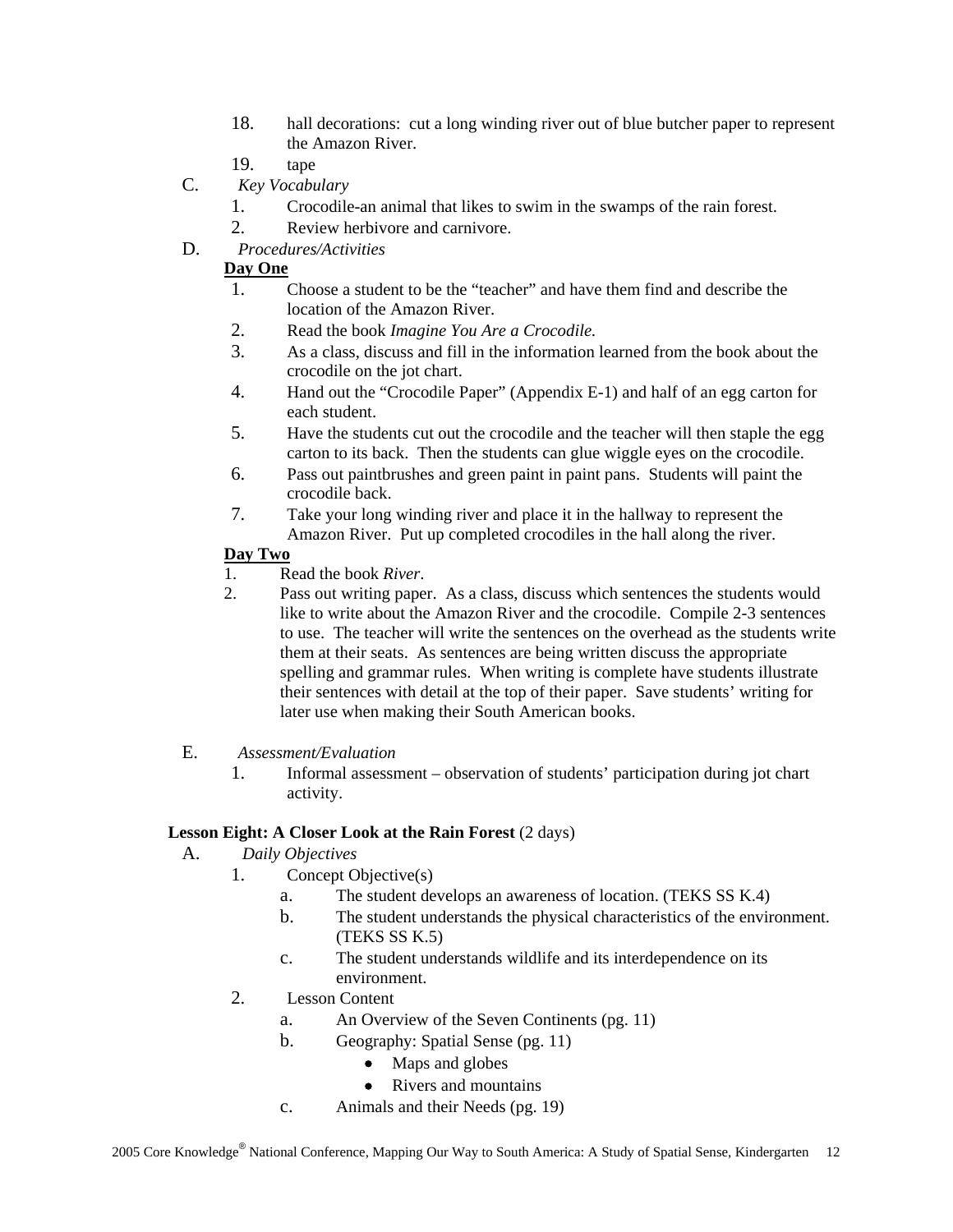- Animals, like plants, need food, water, and space to live and grow.
- Animals get food from eating plants or other living things.
- 3. Skill Objective(s)
	- a. TEKS SS K.4A The student will use terms including over, under, near, far, left and right to describe relative location.
	- b. TEKS SS K.5A The student will identify the physical characteristics of places such as landforms, bodies of water, natural resources and weather.
	- c. TEKS SCI K. 9A The student will identify basic needs of living organisms.
	- d. TEKS ELA K.10A The student will listen to stories being read aloud.
	- e. TEKS ELA K.14D The student will write messages that move left to right and top to bottom on the page.
	- f. TEKS ELA K.15B The student will write labels, notes, and captions for illustrations, possessions, charts and centers.
	- g. TEKS ELS K.15E The student will generate ideas before writing on an assigned task.
- B. *Materials*
	- 1. lined writing paper (Top half for illustrations and bottom for writing)
	- 2. transparency of lined writing paper
	- 3. overhead
	- 4. vis-à-vis marker
	- 5. jot chart (Appendix D-1) Add to jot chart from previous lessons.
	- 6. marker
	- 7. overhead
	- 8. *Rain Forest Animals*
	- 9. VENN diagram: this visual will need to be made before you begin the lesson. Using large chart paper, prepare a VENN diagram comparing the llama and the sloth.
- C. *Key Vocabulary*
	- 1. Sloth-A slow moving animal that uses its long claws to hang upside down from tree branches.
	- 2. Review herbivore and carnivore.
- D. *Procedures/Activities*

#### **Day One**

- 1. Choose a student to be the "teacher" and have them find and describe the location of the rain forest.
- 2. Read *Rain Forest Animals* (pg. 6-7)
- 3. As a class, discuss and fill in the information learned from the book about the sloth on the jot chart (Appendix D-1).
- 4. Pass out writing paper. As a class, discuss which sentences the students would like to write about the rain forest and the sloth. Compile 2-3 sentences to use. The teacher will write the sentences on the overhead as the students write them at their seats. As sentences are being written discuss the appropriate spelling and grammar rules. When writing is complete have students illustrate their sentences with detail at the top of their paper. Save students' writing for later use when making their South American books.

#### **Day Two**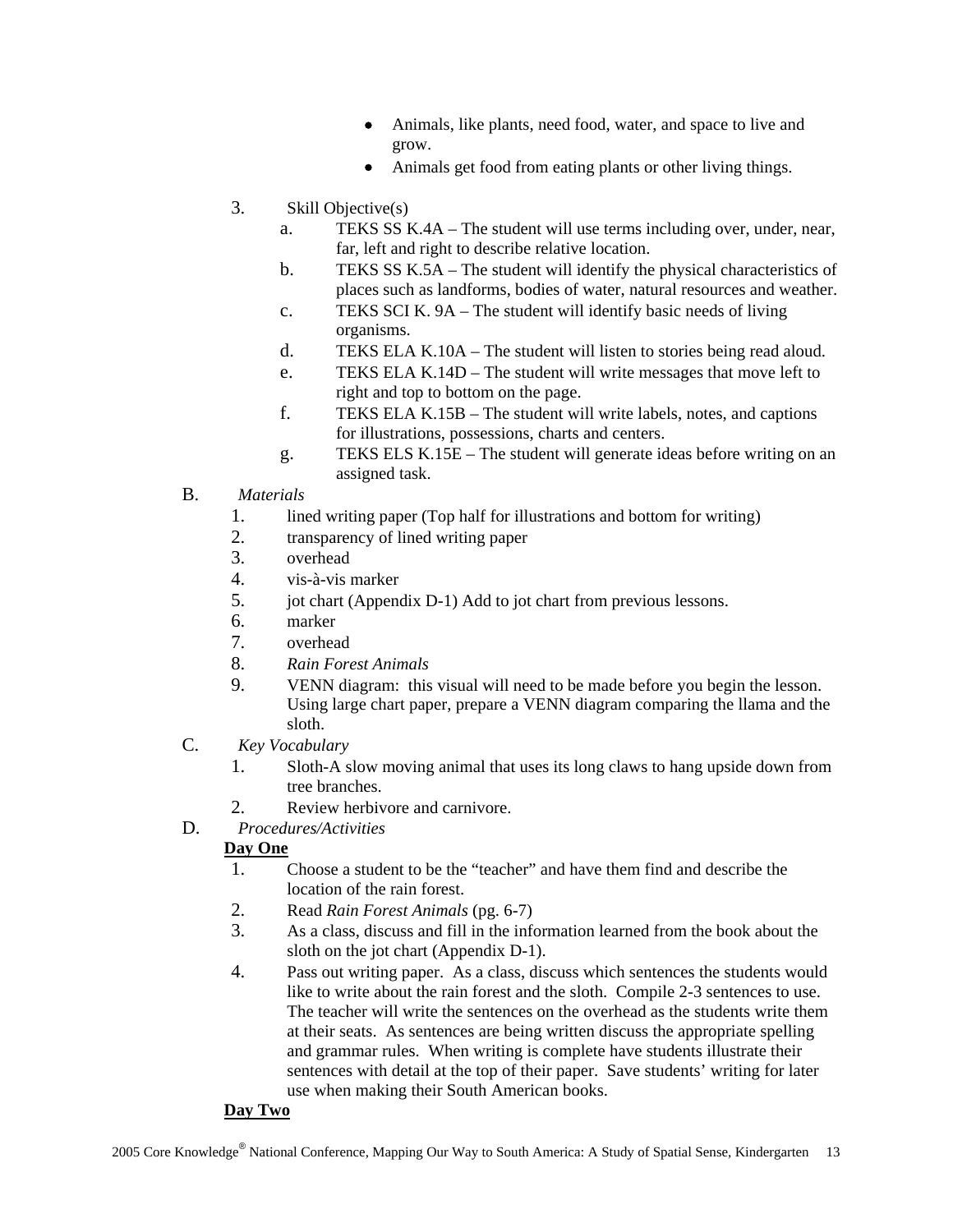- 1. As a class complete a VENN diagram comparing the sloth and the llama.
- 2. When VENN diagram is complete, hang it in the hallway. An optional activity would be to have students create a miniature rain forest.
- E. *Assessment/Evaluation*
	- 1. Informal assessment observation of students' participation during jot chart activity and VENN diagram.

#### **Lesson Nine: An Overview of What we Have Learned**

- A. *Daily Objectives*
	- 1. Concept Objective(s)
		- a. The student develops an awareness of location. (TEKS SS K.4)
		- b. The student understands the physical characteristics of the environment. (TEKS SS K.5)
		- c. The student understands wildlife and its interdependence on its environment.
	- 2. Lesson Content
		- a. An Overview of the Seven Continents (pg. 11)
		- b. Geography: Spatial Sense (pg. 11)
			- Maps and globes
			- Rivers and mountains
			- Locate the Atlantic and Pacific Oceans
		- c. Animals and their Needs (pg. 19)
			- Animals, like plants, need food, water, and space to live and grow.
			- Animals get food from eating plants or other living things.
		- d. Sayings and Phrases
	- 3. Skill Objective(s)
		- a. TEKS SS K.4A The student will use terms including over, under, near, far, left and right to describe relative location.
		- b. TEKS SS K.5A The student will identify the physical characteristics of places such as landforms, bodies of water, natural resources and weather.
		- c. TEKS SS K.16B– The student will create and interpret visuals including pictures and maps.
		- d. TEKS SCI K. 9A The student will identify basic needs of living organisms.
		- e. TEKS ELA K.8A The student will discuss meanings of words and develop vocabulary through meaningful and concrete experiences.
		- f. TEKS ELA K.10C The student will respond through talk, movement, music, art, drama, and writing to a variety of stories and poems in ways that reflect understanding and interpretation.
		- g. TEKS ELA K.14D The student will write messages that move left to right and top to bottom on the page.
		- h. TEKS ELA K.15B The student will write labels, notes, and captions for illustrations, possessions, charts and centers.
		- i. TEKS ELS K.15E The student will generate ideas before writing on an assigned task.
- B. *Materials*
	- 1. South American book cover (Appendix F-1)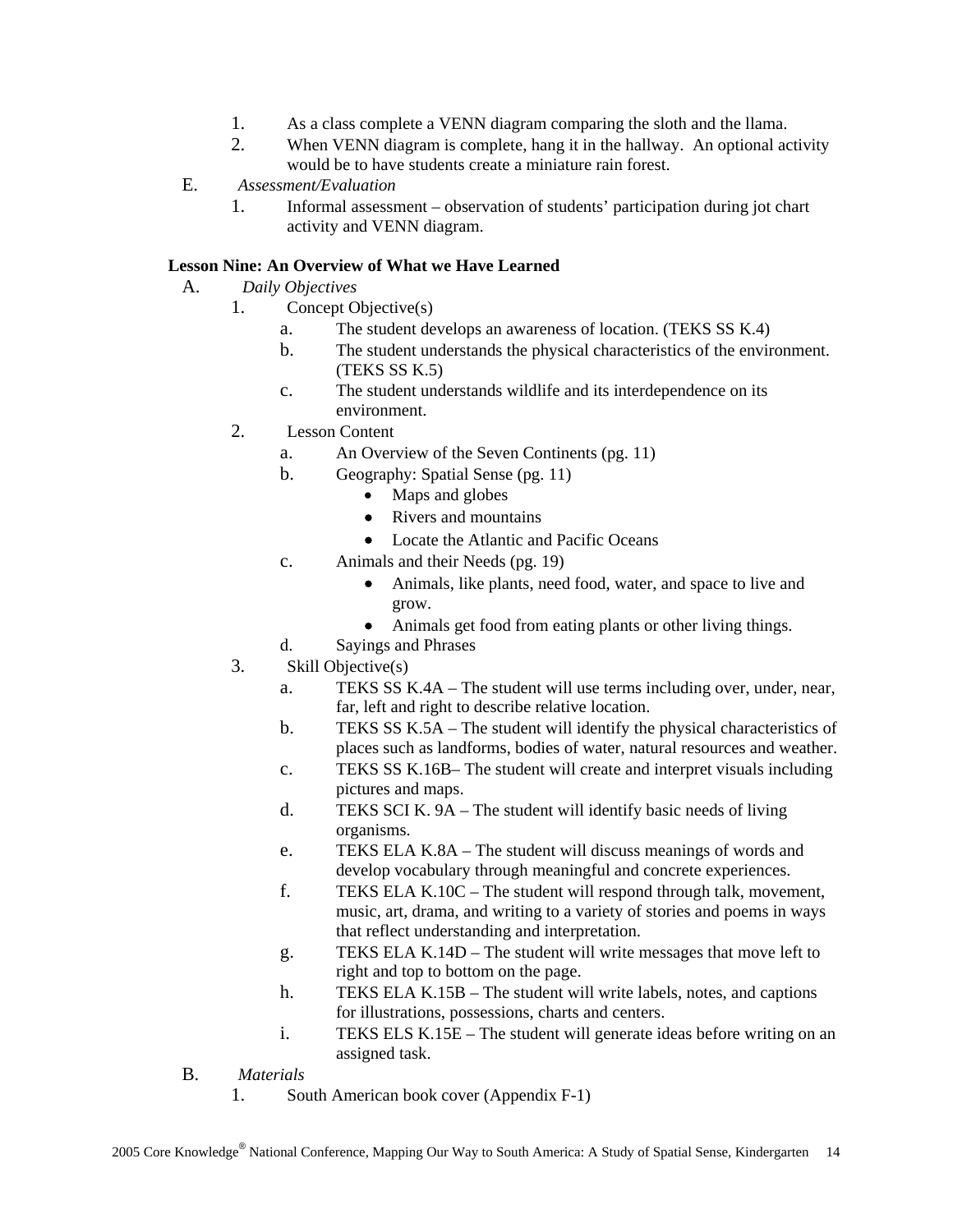- 2. crayons
- 3. stapler
- 4. pencils
- 5. chart paper
- 6. marker
- 7. correction tape
- 8. tape
- 9. assessment rubric (Appendix F-2)
- C. *Key Vocabulary*
	- 1. "A place for everything and everything in its place" This saying means you should put things where they belong.
- D. *Procedures/Activities*
	- 1. Discuss with the students the saying "A place for everything and everything in its place." Ask students to explain how the saying applies to the things we have learned about South America and its wildlife.
	- 2. Pass out South American book cover (Appendix F-1) to each student. As students decorate the cover with crayons, pass out all the writings students have completed throughout the unit. Staple the students' work together with their cover on front to make their South American book.
	- 3. Gather students into a whole group. Title the top of a piece of large chart paper, "What We Have Learned." On the chart paper have them create and write sentences on their own about what they have learned from the unit.
	- 4. Place the completed chart in the hall along with the other South American decorations.
- E. *Assessment/Evaluation*
	- 1. Use rubric (Appendix F-2) to perform an overall assessment on each student.

#### **VI. CULMINATING ACTIVITY**

A. Plan an afternoon to invite parents to see work completed throughout the unit. Have students show and tell about work put up in the hallway. Students can then show their parents the South American book they completed. Provide animal crackers and fruit punch as a snack to eat. If you can locate a llama farmer have them bring a llama to the school for the kids to see.

#### **VII. HANDOUTS/WORKSHEETS**

Appendices A-F

#### **VIII. BIBLIOGRAPHY**

- A. Bare, Colleen Stanley. *Love a Llama*. New York: Cobblehill Books, 1994, ISBN 0-525- 65146-2
- B. Bostock, Mike and Karen Wallace. *Imagine You are a Crocodile*. New York: Henry Holt and Co., 1996, ISBN 0-8050-4637-2
- C. Gilliland, Judith Heide. *River*. New York: Clarion, 1993, ISBN 0-395-55963-4
- D. Hirsch, Jr. E.D. *Continents and Maps*. New Jersey: Pearson Learning Group, 2002, ISBN 0-7690-5000-X
- E. Hirsch, Jr. E.D. *What Your Kindergartner Needs to Know*. New York: Dell Publishing, 1996, ISBN 0-385-31841-3
- F. Leedy, Loreen. *Mapping Penny's World*. New York: Scholastic Inc., 2000, ISBN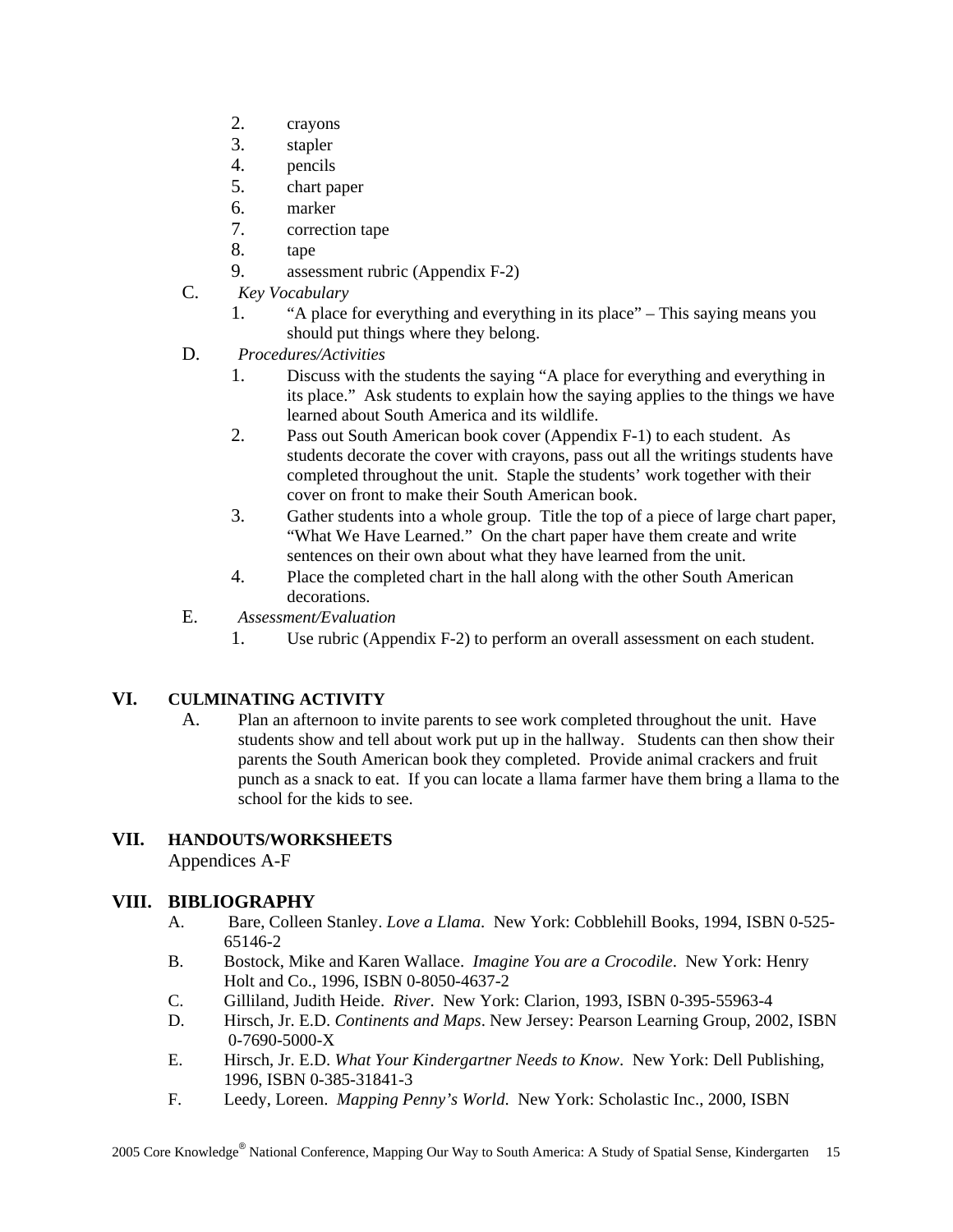0-439-28596-8

- G. Ling, Mary. *Amazing Crocodiles and Reptiles*. New York: Alfred A. Knopf, 1991, ISBN 0-679-80689-X
- H. Peterson, David. *A True Book: South America*. New York: Children's Press, 1998, ISBN 0-516-20769-5
- I. World Book Encyclopedia. *Rain Forest Animals.* Chicago: World Book Publishing, 1999, ISBN 0-7166-7704-0

#### **INTERNET SITES**

- A. Col, Jeananda. *Enchanted Learning*. http://www.enchantedlearning.com, 1996.
- B. *Zoom School*. http://www.zoomschool.com, 1996
- **CD**
- A. Feldman, Jean. *Sing to Learn with Dr. Jean*. Georgia: Jean Feldman, 2000.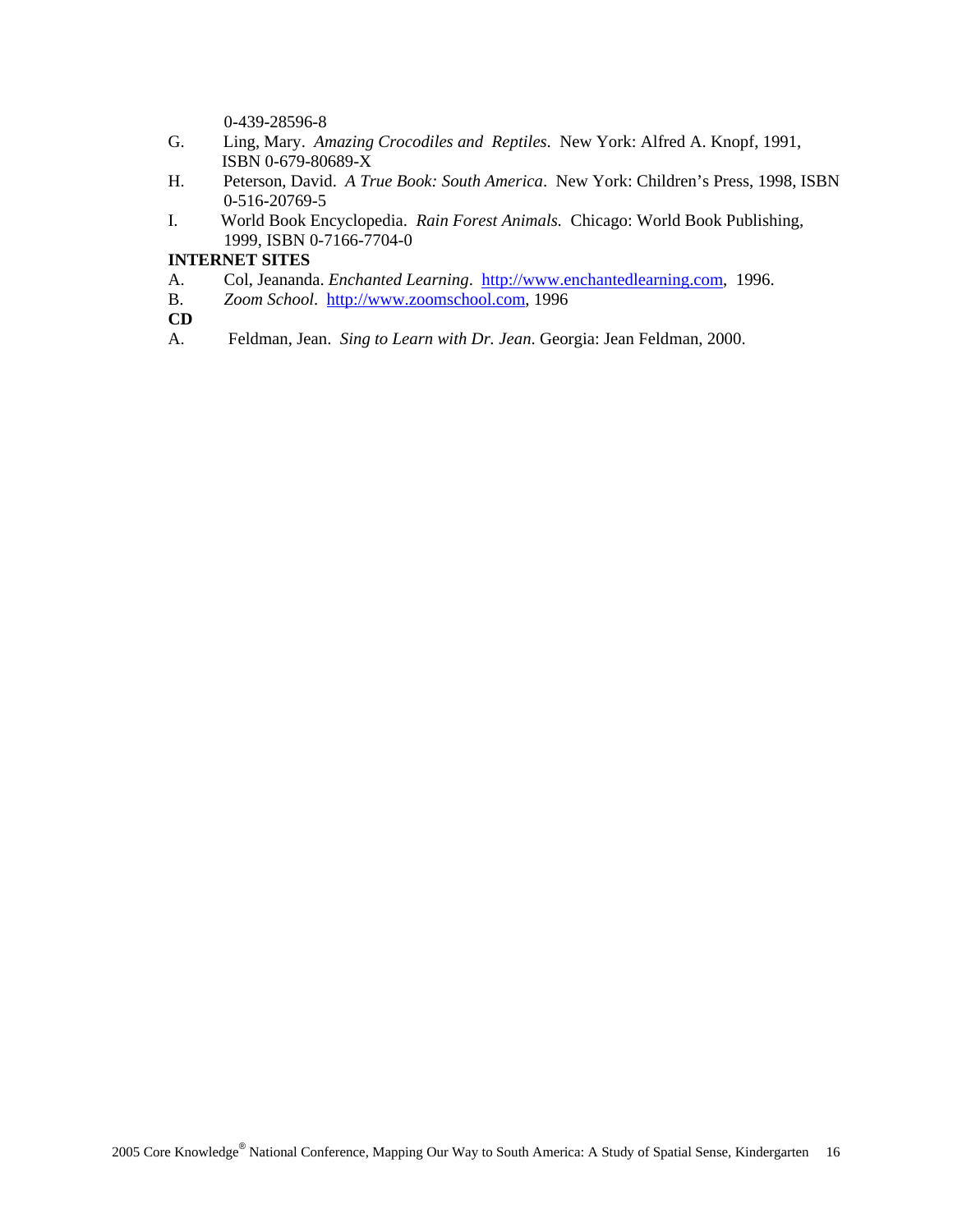

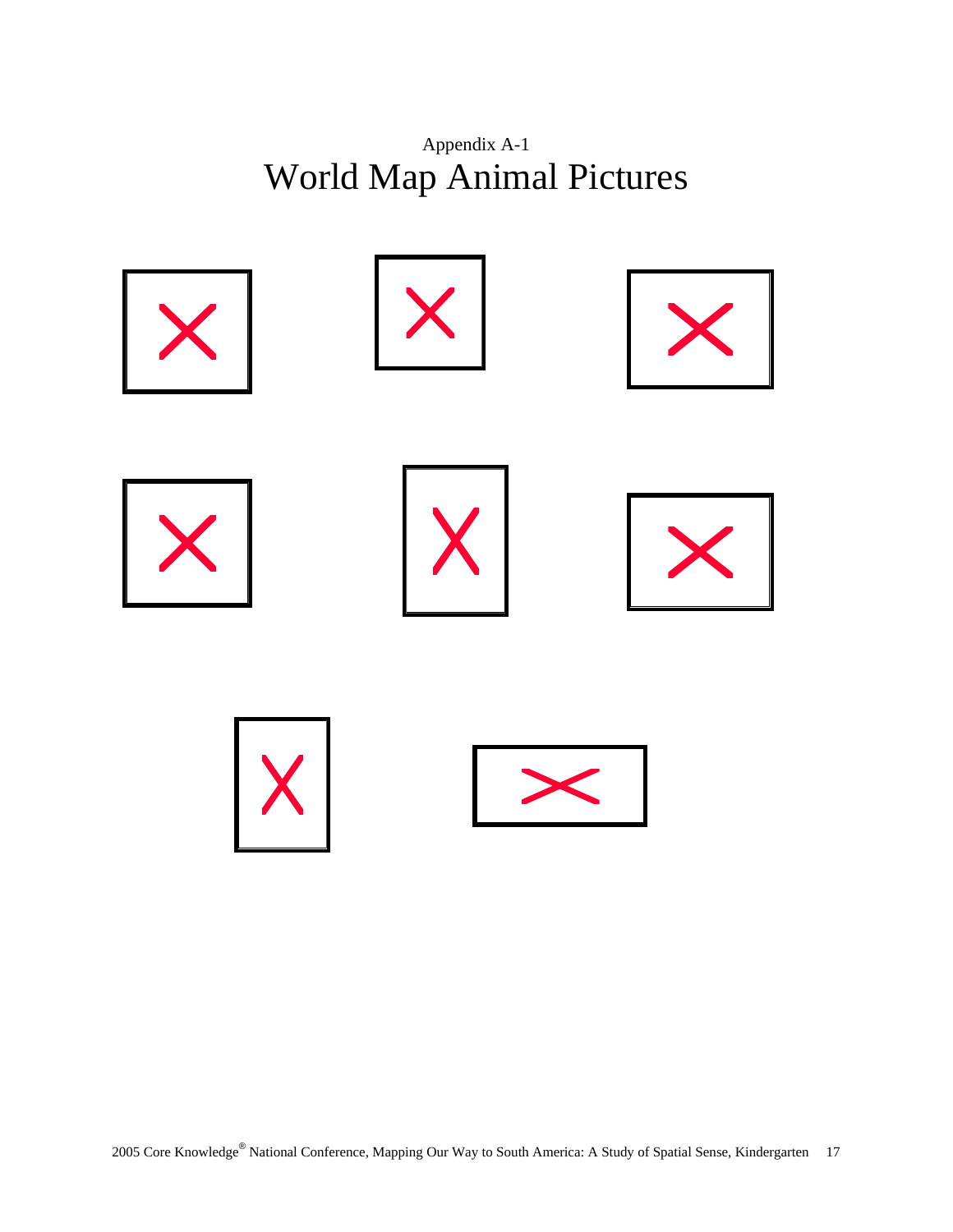

2005 Core Knowledge® National Conference, Mapping Our Way to South America: A Study of Spatial Sense, Kindergarten 18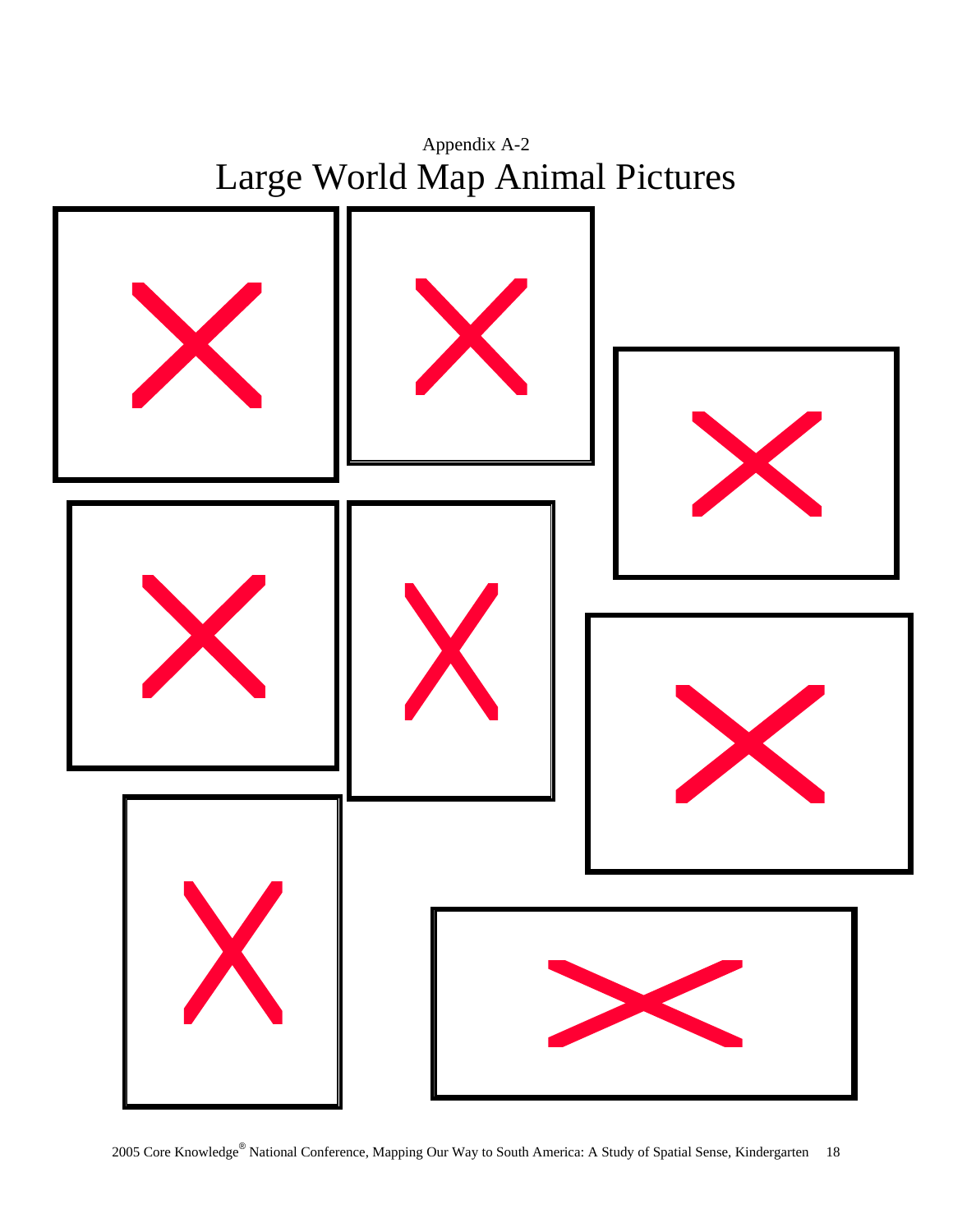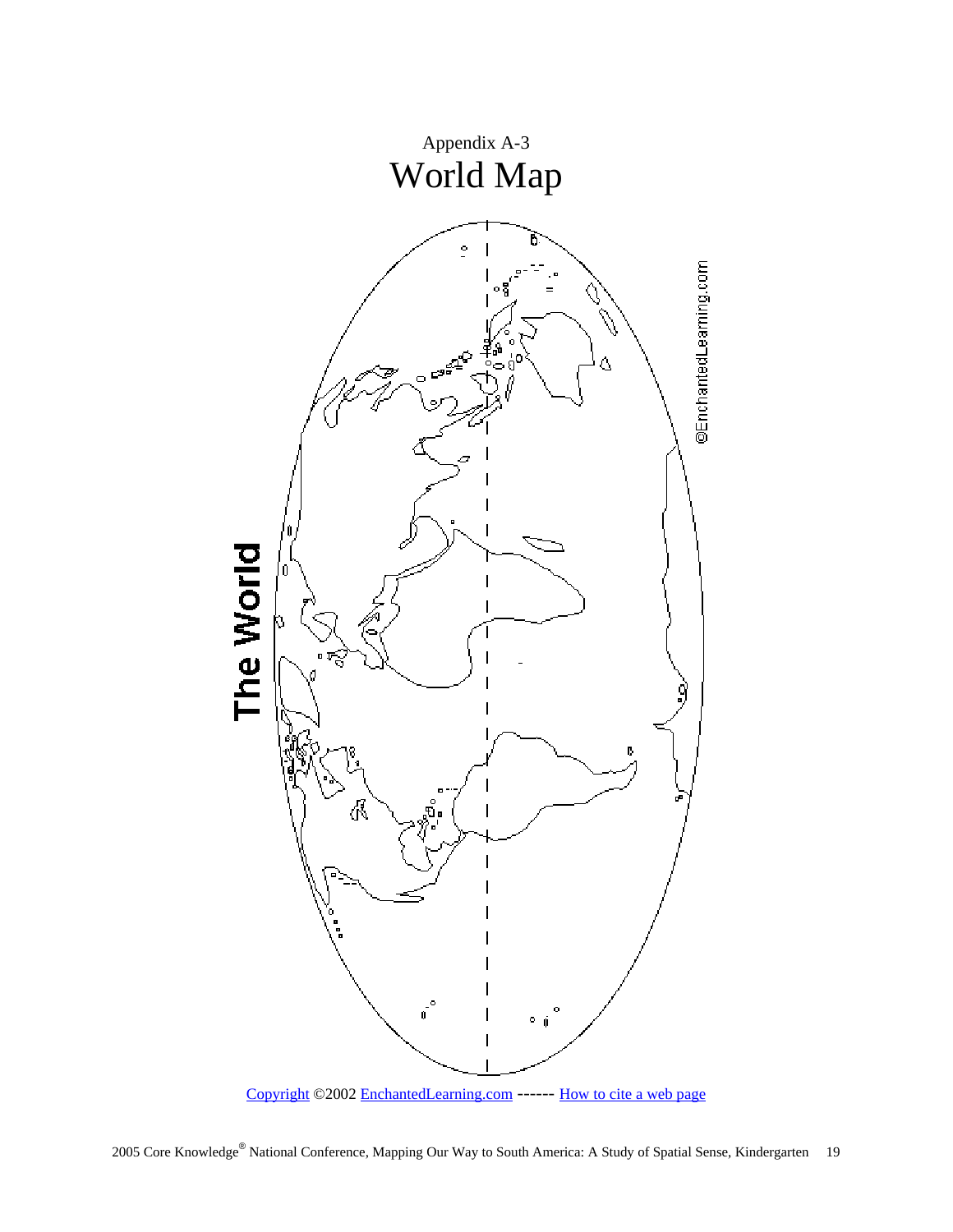



**The kangaroo is \_\_\_\_\_\_\_\_\_\_\_\_\_\_\_\_\_\_ of the cow.**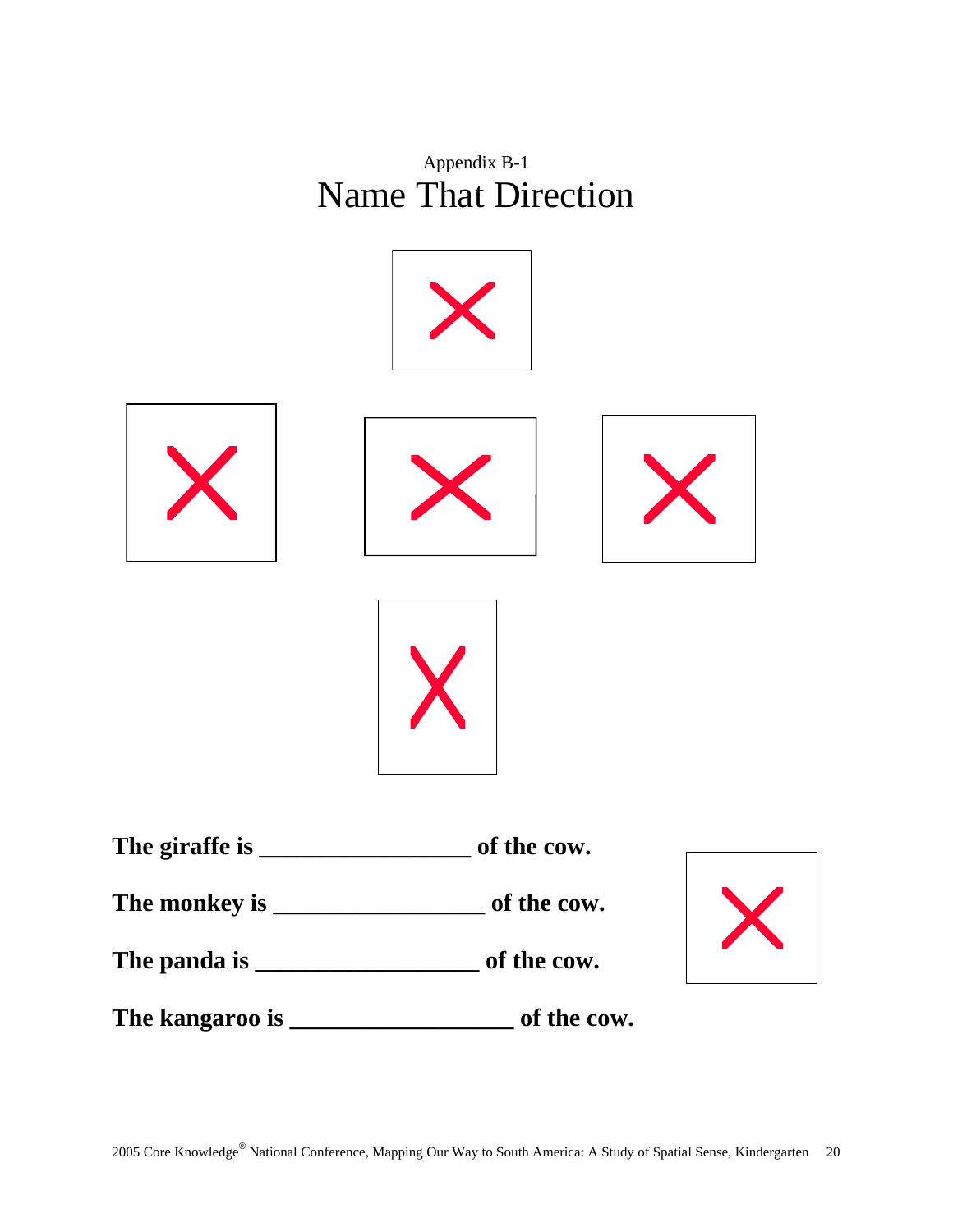# Appendix B-2 Compass Rose

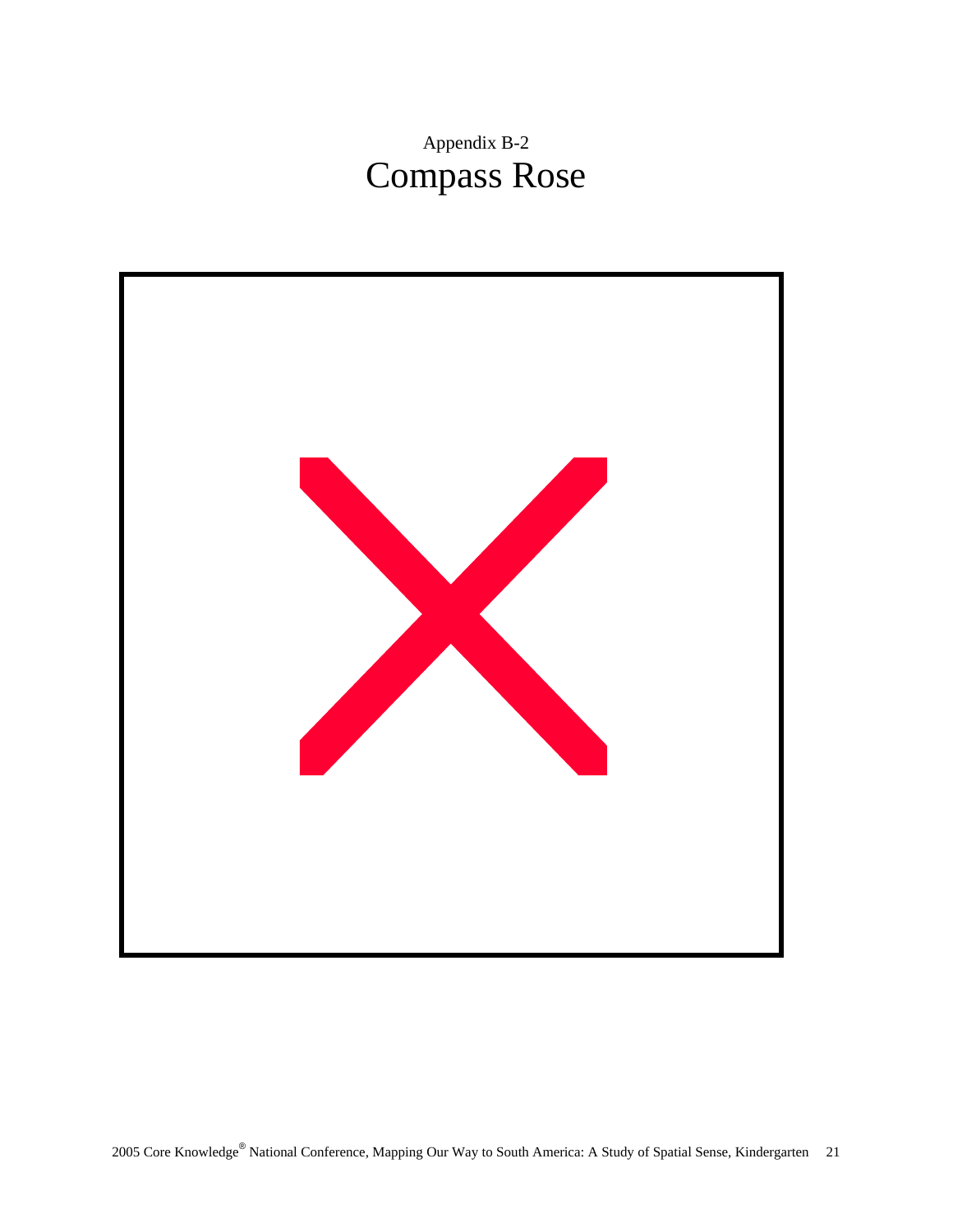



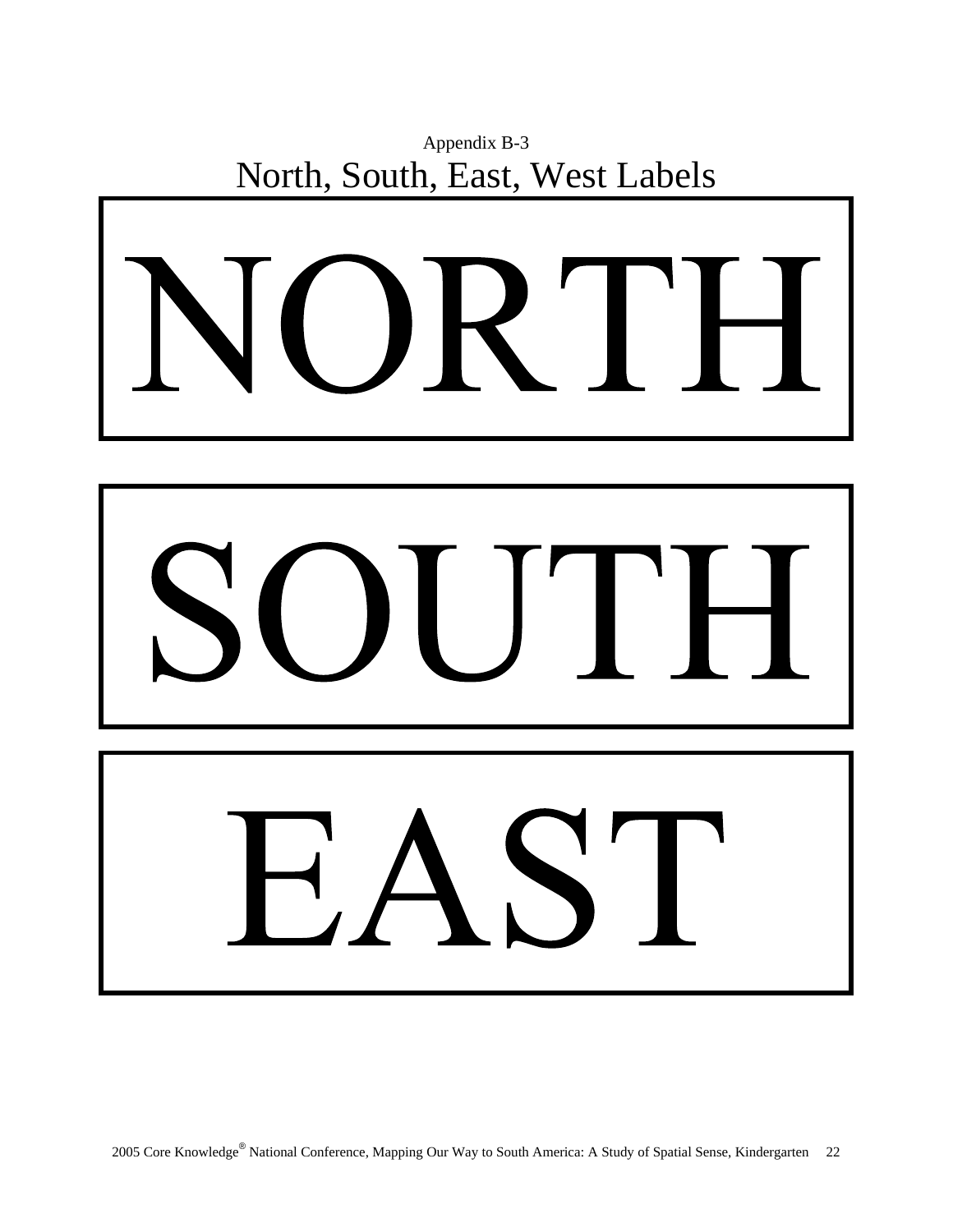# VEST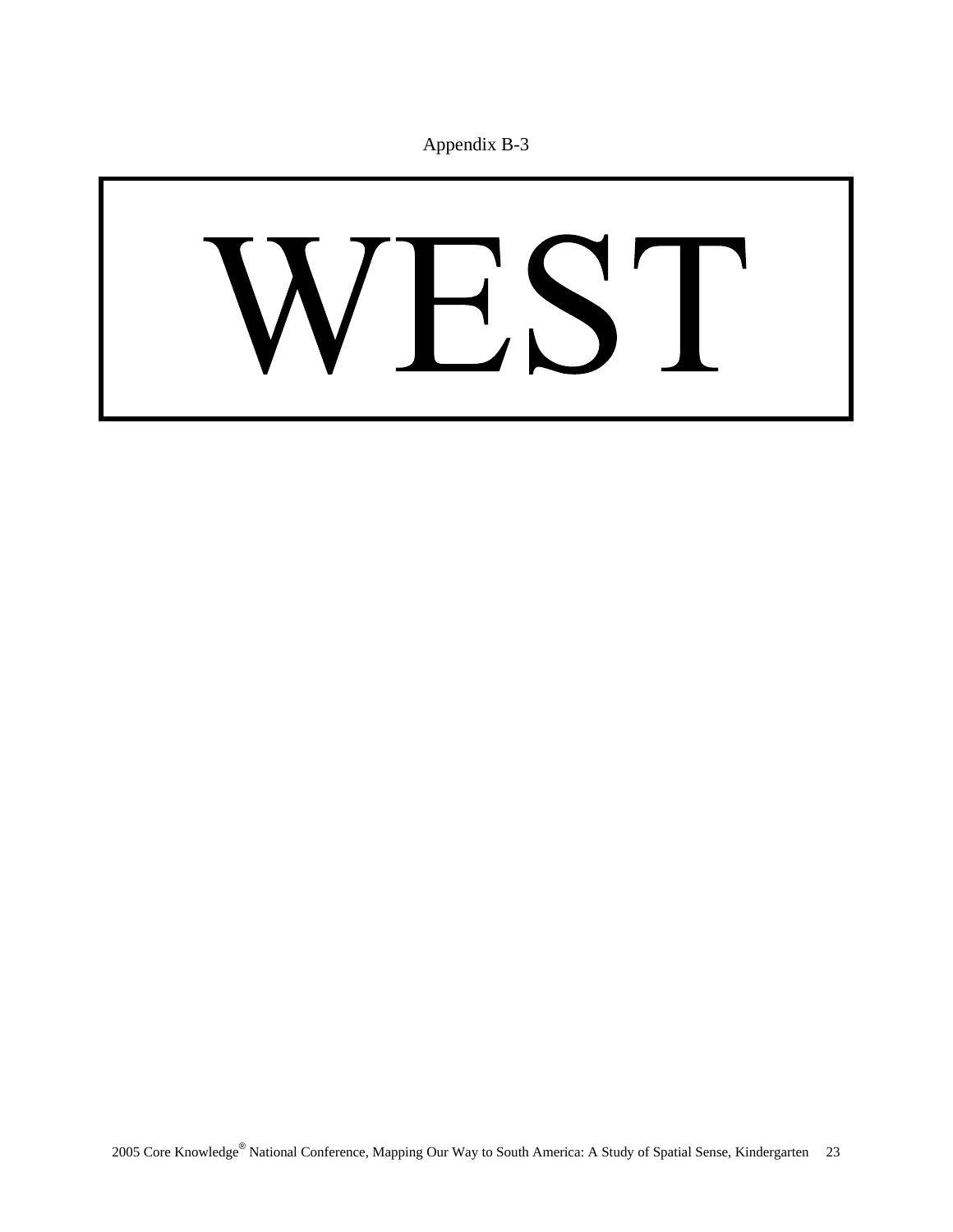# Appendix C-1 South American Map

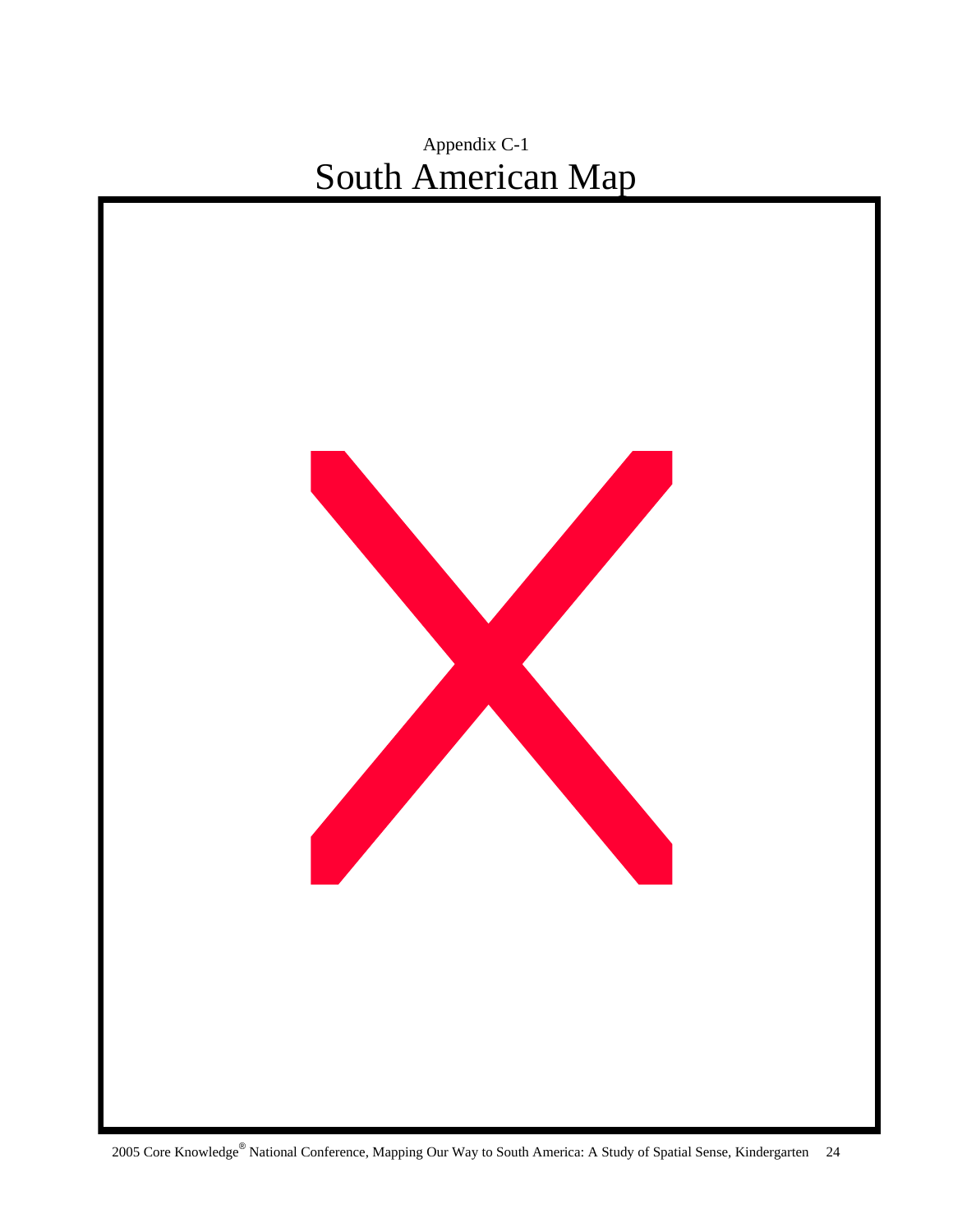Appendix C-2 Student Map Key



| Key |  |  |
|-----|--|--|
|     |  |  |
|     |  |  |
|     |  |  |
|     |  |  |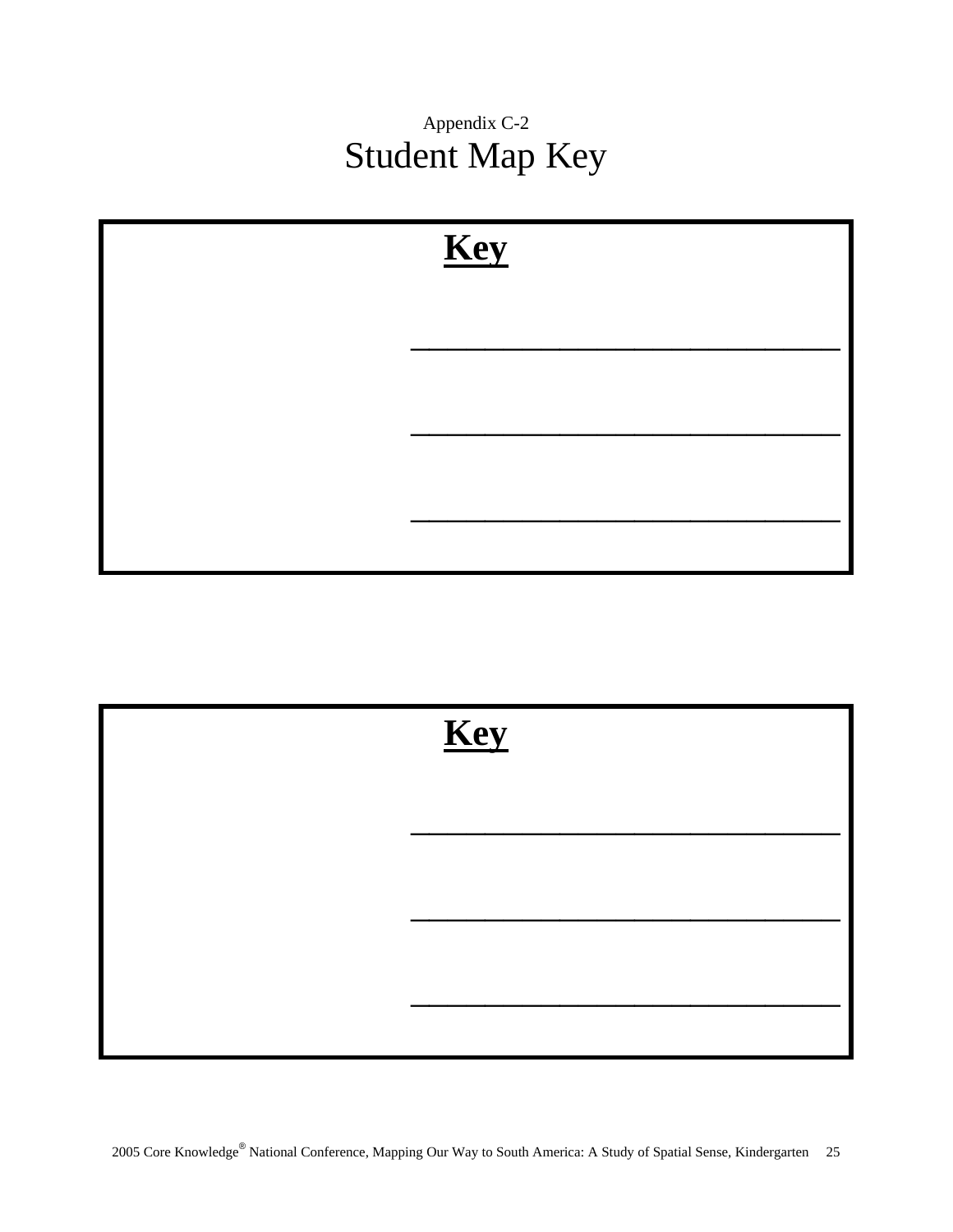## Appendix C-3 "Do You Know the Parts of South America?"

(Tune: If You're Happy and You Know It)

Do you know the parts of South America? Do you know the parts of South America? Andes Mountains, Amazon, and the Rain Forest. Do you know the parts of South America?

The Andes Mountains are the longest in the world. The Andes Mountains are the longest in the world. Andes Mountains are the longest, Andes Mountains are the longest The Andes Mountains are the longest in the world.

The Amazon is very long and very wide. The Amazon is very long and very wide. The Amazon is very long, the Amazon is very wide. The Amazon is very long and very wide.

The Rain Forest has lots of animals and trees. The Rain Forest has lots of animals and trees. The Rain Forest, the Rain Forest, the Rain Forest, the Rain Forest The Rain Forest has lots of animals and trees.

\*\* Hand motions: Andes Mountains: Bring your hands to a point over your head.

Amazon River: Put your hands together and swerve like a river.

Rain Forest: Spread fingers and wave your hands back and forth like the trees.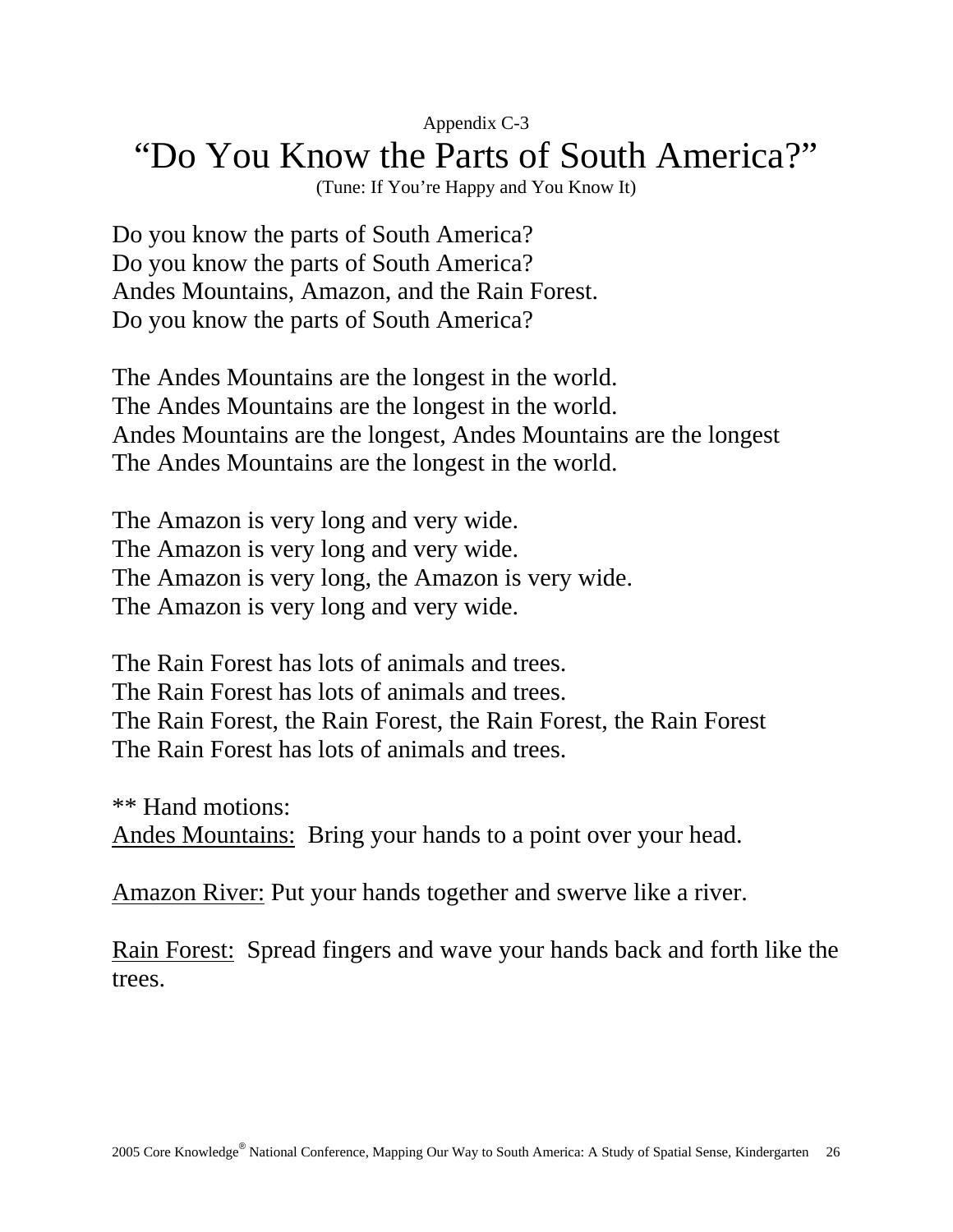# Appendix D-1 Jot Chart

| <b>Animal</b> | Where does  | What does   | Is this    |
|---------------|-------------|-------------|------------|
|               | this animal | this animal | animal an  |
|               | live?       | eat?        | herbivore  |
|               |             |             | <b>or</b>  |
|               |             |             | carnivore? |
| Llama         |             |             |            |
| Crocodile     |             |             |            |
| Sloth         |             |             |            |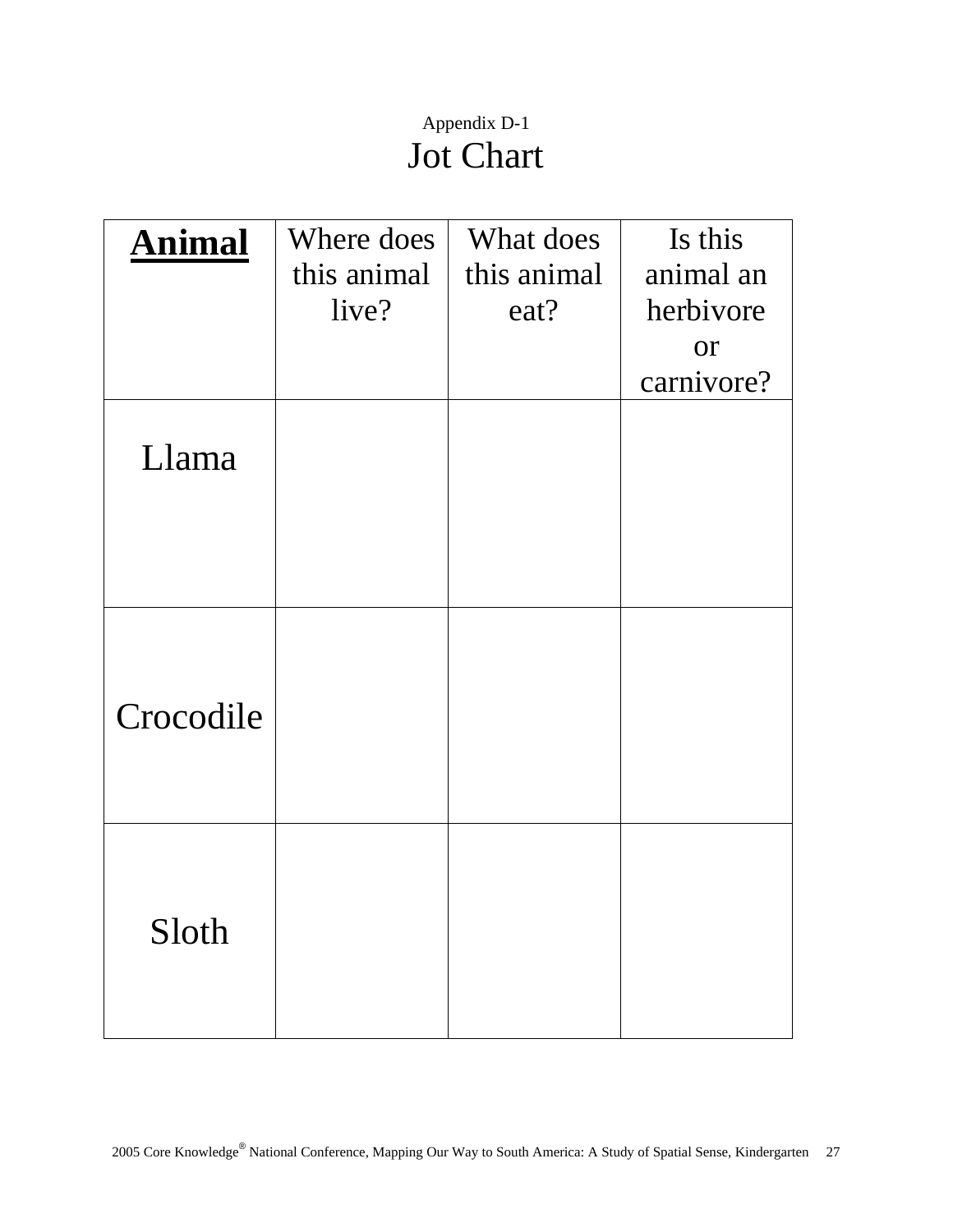Appendix D-2 Llama

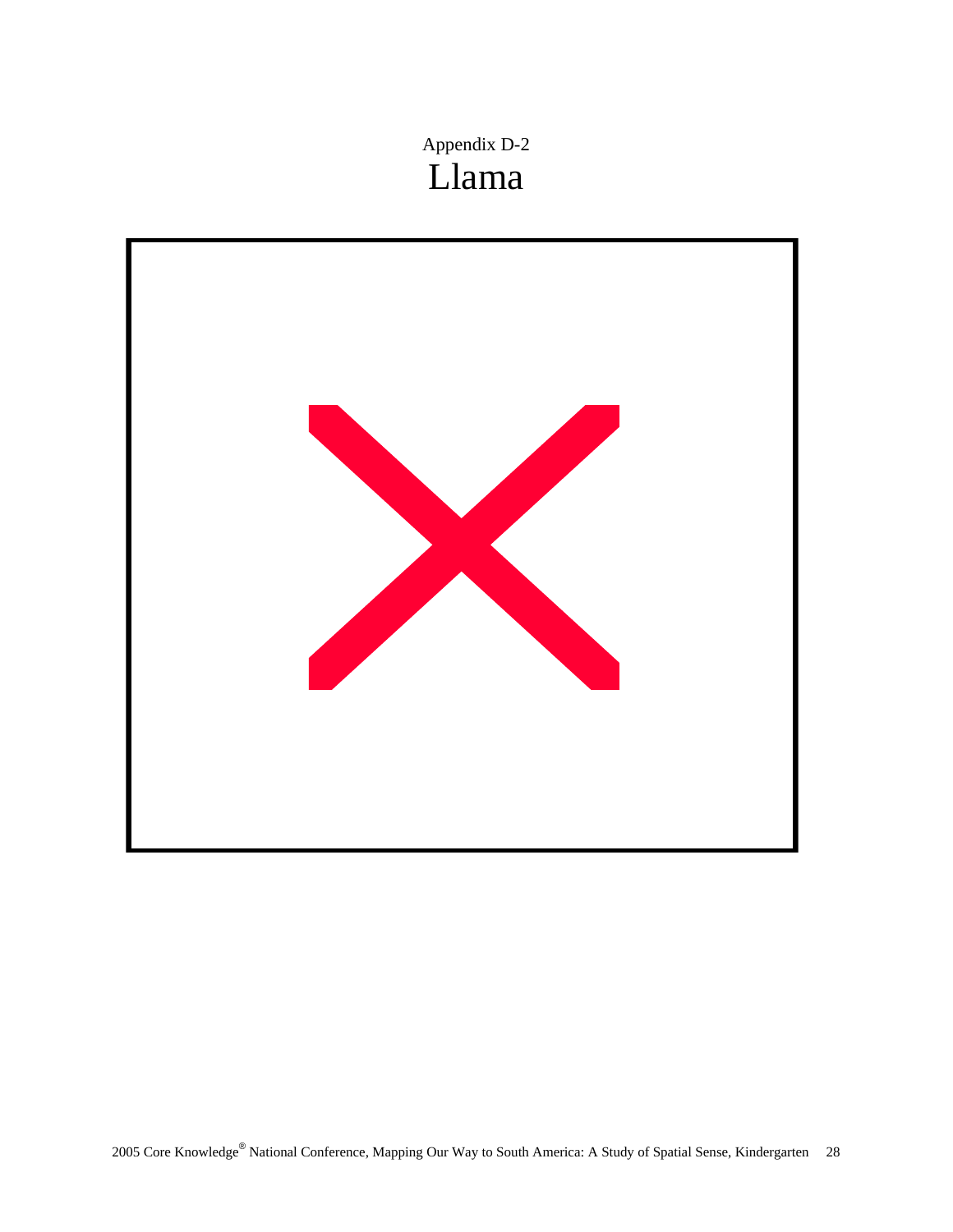Appendix E-1 Crocodile Paper

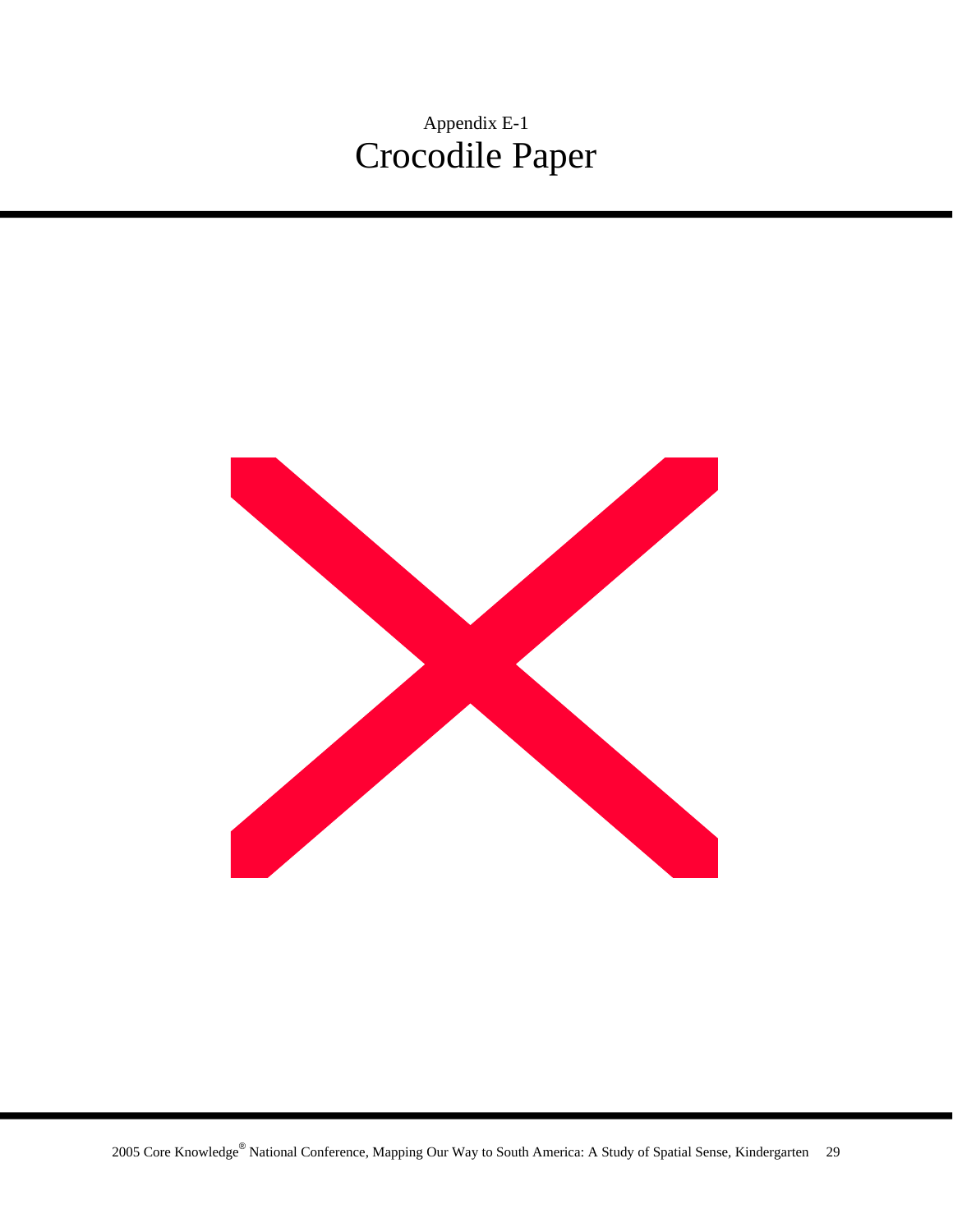Appendix F-1

# MY BOOK OF SOUTH AMERICA

BY

2005 Core Knowledge® National Conference, Mapping Our Way to South America: A Study of Spatial Sense, Kindergarten 30